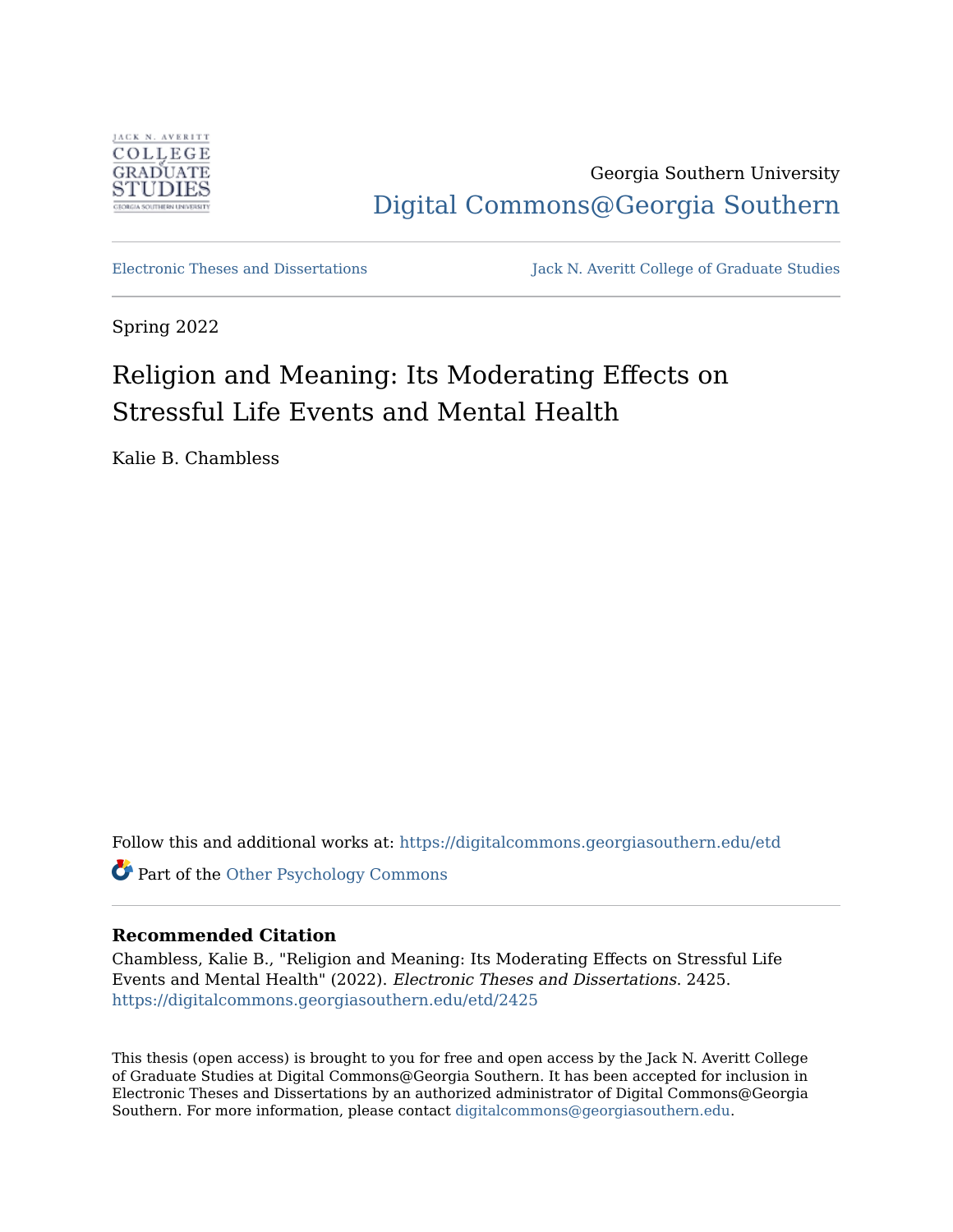# RELIGION AND MEANING: ITS MODERATING EFFECTS ON STRESSFUL LIFE EVENTS AND MENTAL HEALTH

by

# KALIE CHAMBLESS

#### (Under the Direction of Michael Nielsen)

# **ABSTRACT**

The present study was designed to examine the relationship among religion, mental health, stressful life events, and people's sense of meaning and purpose in life using data from the 2017 Baylor Religion Survey (BRS), a publicly available dataset. This survey obtained data from a nationwide study of 1,501 United States adults, 1,402 of whom are included in the current analyses. The first three hypotheses of this study were that (1) religion is positively associated with meaning to an individual's life, that (2) meaning is positively associated with mental health, and that (3) stress is negatively associated with mental health. Finally, the central hypothesis of this study was that (4) meaning moderates the relationship between stress and mental health. The results of the study found modest support for the first three hypotheses, but do not confirm the primary hypothesis of this study. However, interestingly, analysis of the data showed that stress is positively associated with mental health, consistent with a view distinguishing distress from eustress.

INDEX WORDS: Religion, Mental health, Meaning and purpose in life, Stressful life events, Stress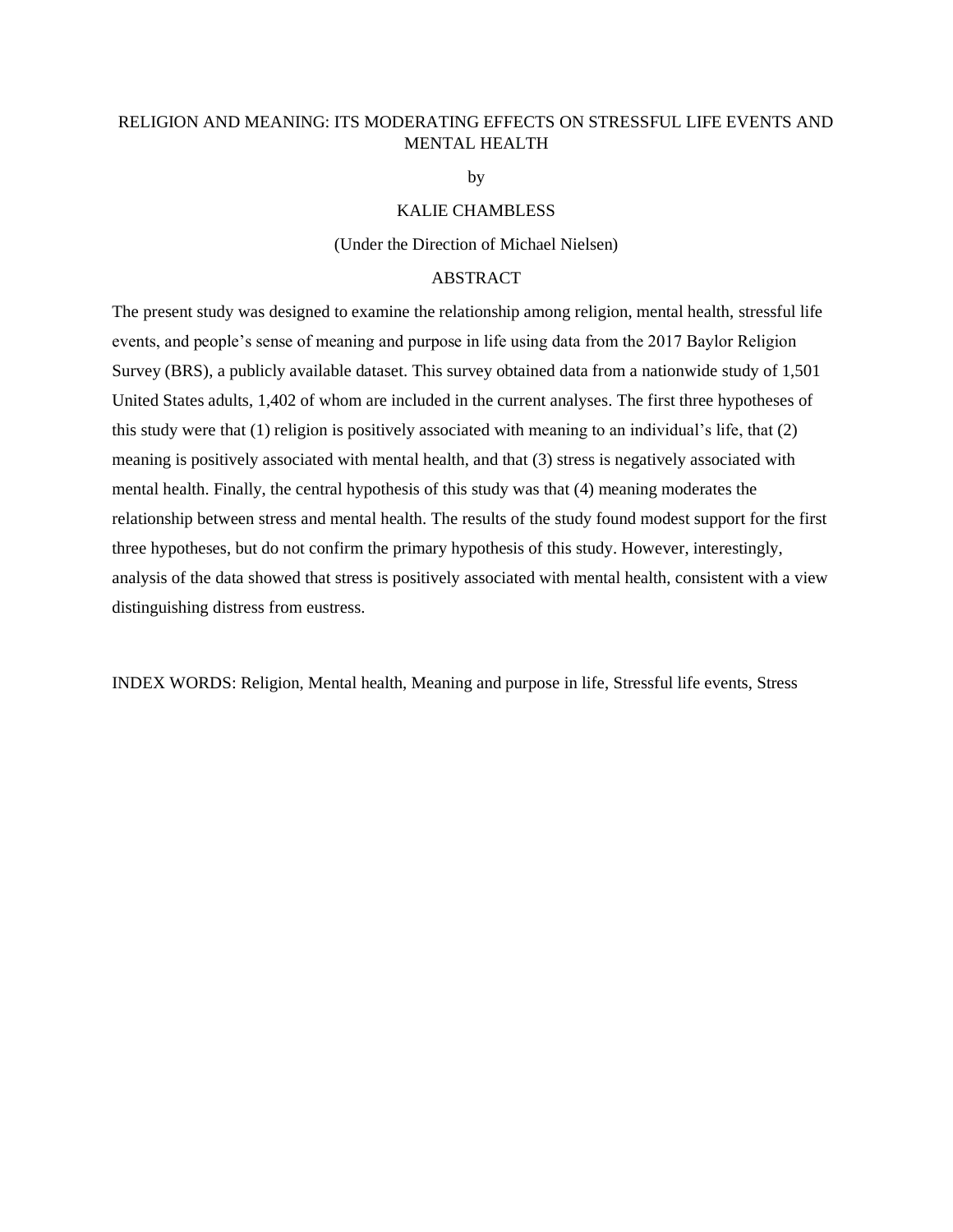# RELIGION AND MEANING: ITS MODERATING EFFECTS ON STRESSFUL LIFE EVENTS AND MENTAL HEALTH

by

# KALIE CHAMBLESS

B.A., Auburn University, 2020

M.A, Georgia Southern University, 2022

A Thesis Submitted to the Graduate Faculty of Georgia Southern University

in Partial Fulfillment of the Requirements for the Degree

# MASTER OF SCIENCE COLLEGE OF BEHAVIORAL AND SOCIAL SCIENCES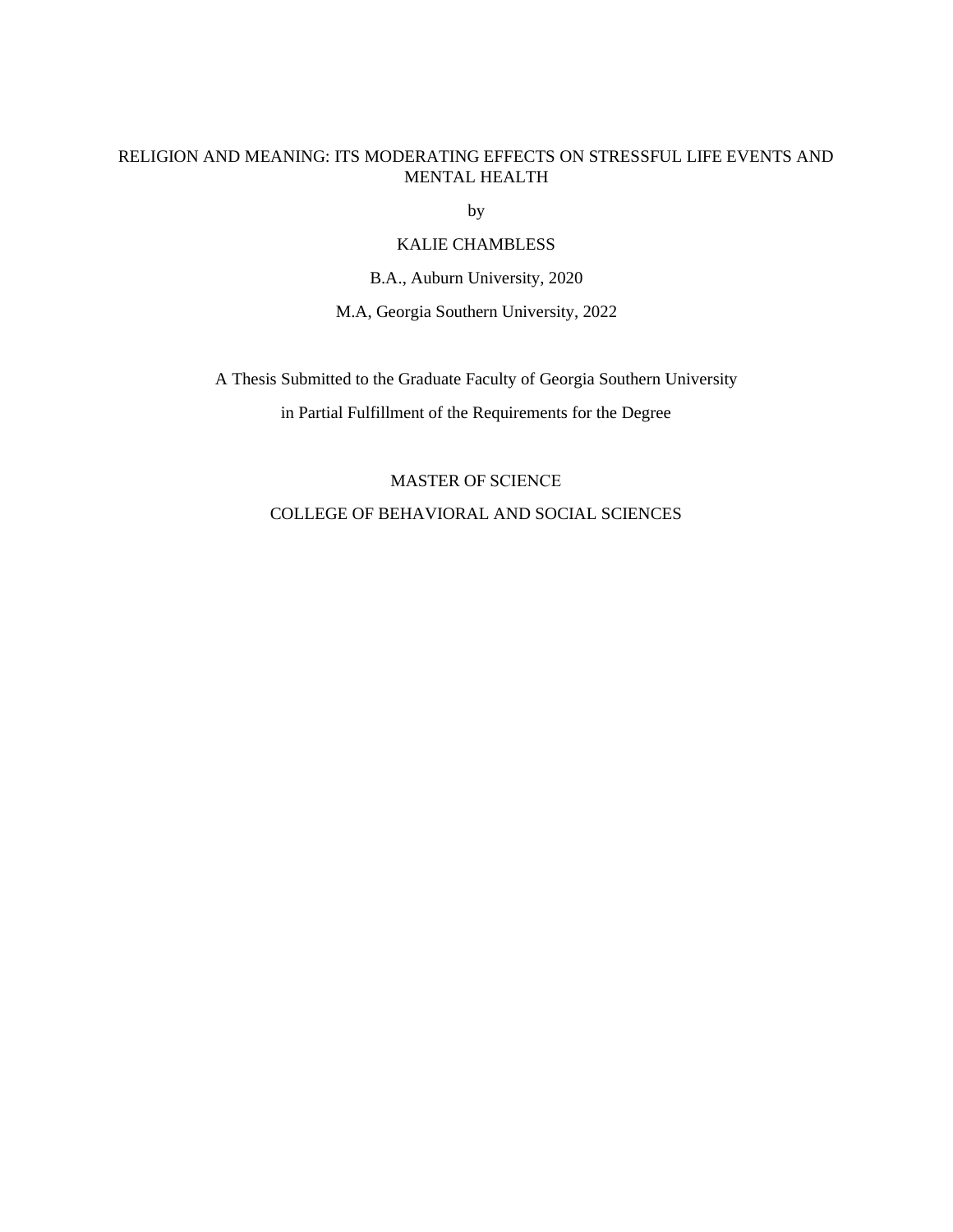© 2022

# KALIE CHAMBLESS

All Rights Reserved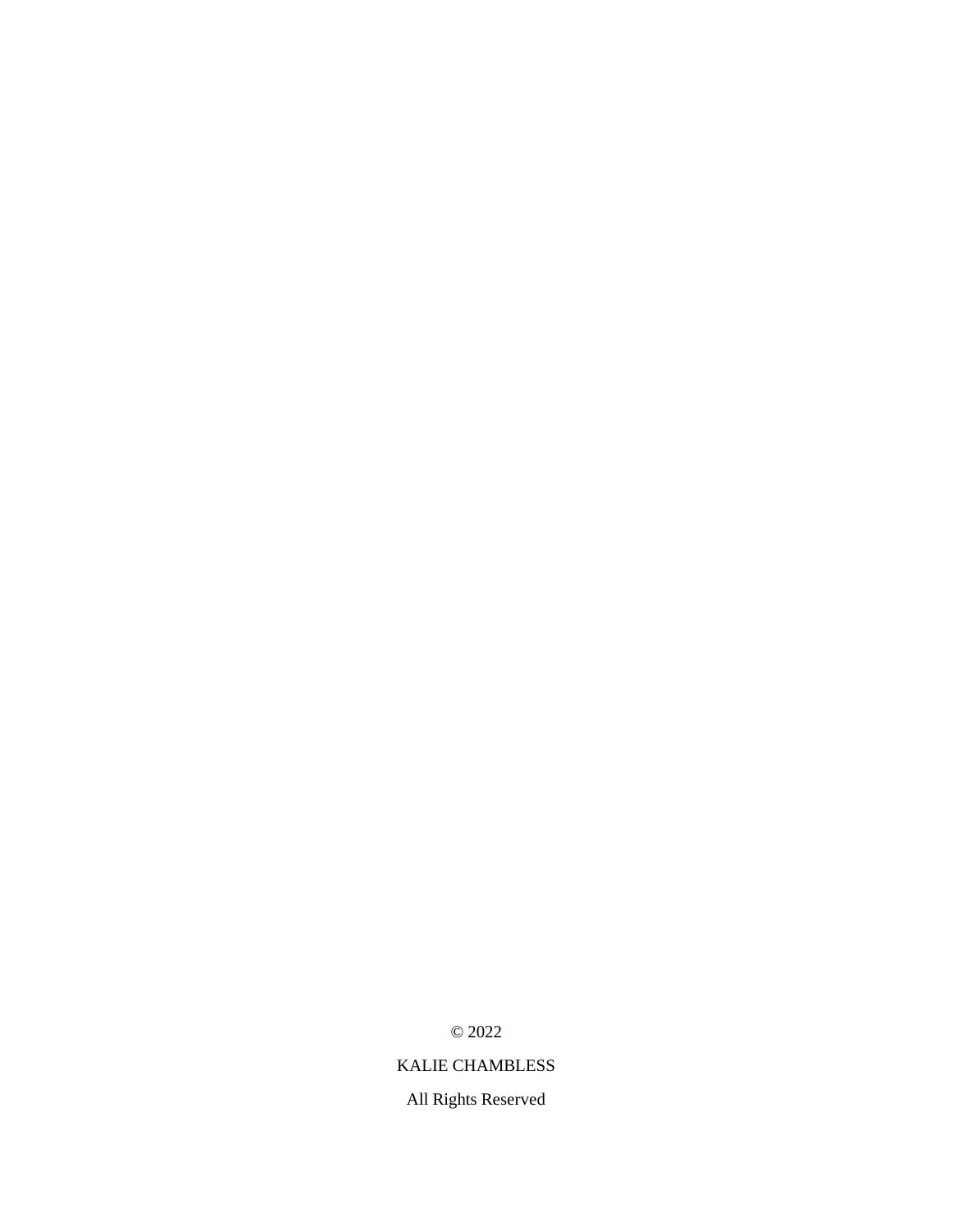# RELIGION AND MEANING: ITS MODERATING EFFECTS ON STRESSFUL LIFE EVENTS AND MENTAL HEALTH

by

KALIE CHAMBLESS

Major Professor: Michael Nielsen<br>
Committee: Lawrence Locker Lawrence Locker Dorthie Cross

Electronic Version Approved: May 2022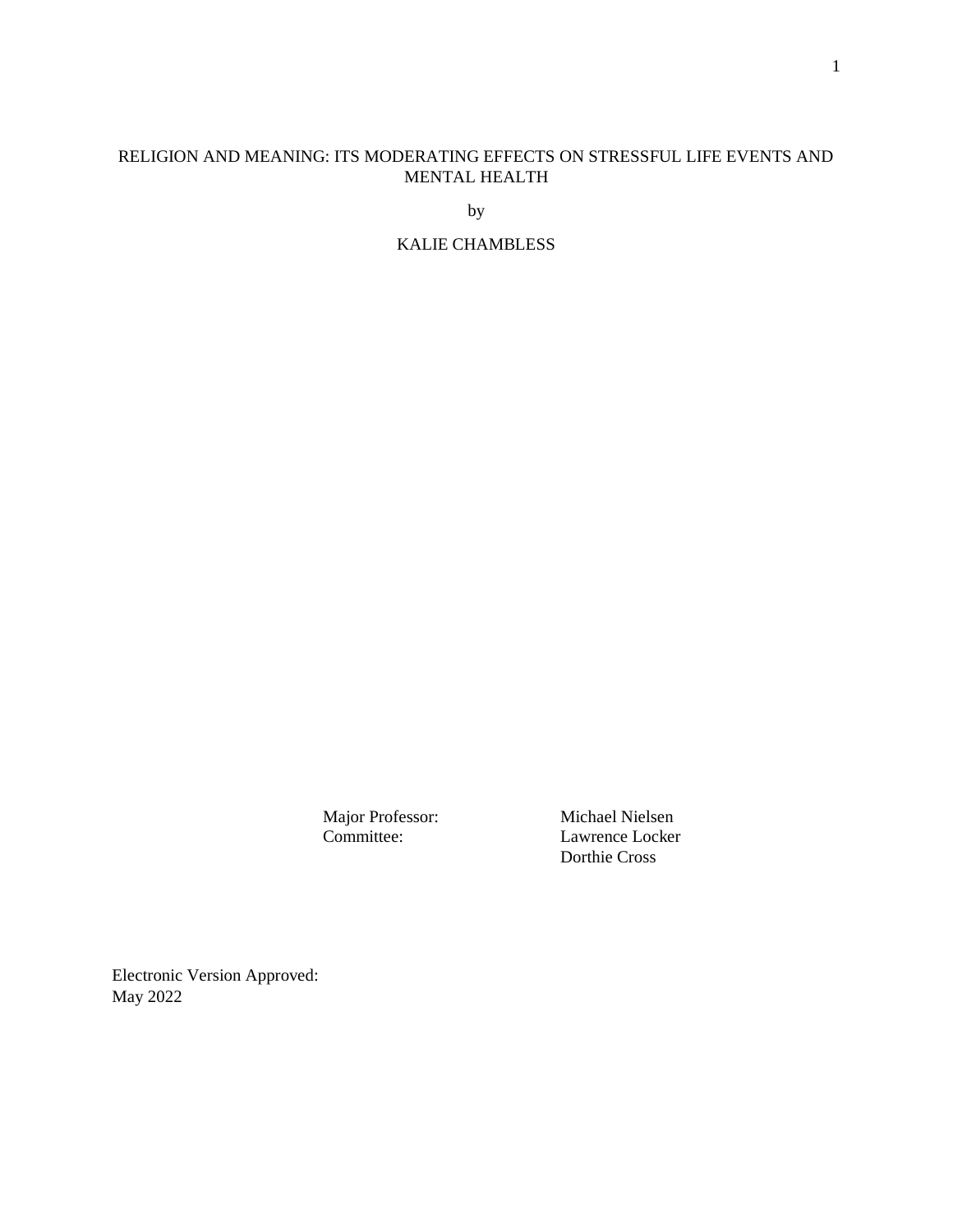#### ACKNOWLEDGMENTS

I would like to thank my thesis chair, Dr. Michael Nielsen, for his patience, knowledge, and support throughout my entire thesis. I would also like to thank my other committee members, Dr. Lawrence Locker and Dr. Dorthie Cross, for their advice and support throughout the duration of my project. Furthermore, I would like to thank my parents, Roger and Greta Chambless, for being my rock during this time. They have always provided consistent support to me my entire life, which is something that I cannot thank them enough for doing. Specifically through my thesis, they have always listened to me and wanted to listen to me, even if they did not know what I was talking about. I would also like to thank my siblings, Bryn and Braden Chambless. Bryn, I am thankful for your consistent support, motivation, and advice. It has always been something that I am beyond grateful for and something that always kept me going. Braden, thank you for always providing a shoulder to lean on, even though you may not have loved for me to lean on it. Moreover, I would like to thank my two best friends, Elisabeth Hess and Rebecca Kravec, for always motivating me and pushing me through to the end of this journey. Lastly, I would like to thank my partner, Kyle Jorgensen, for showing me that I could do this.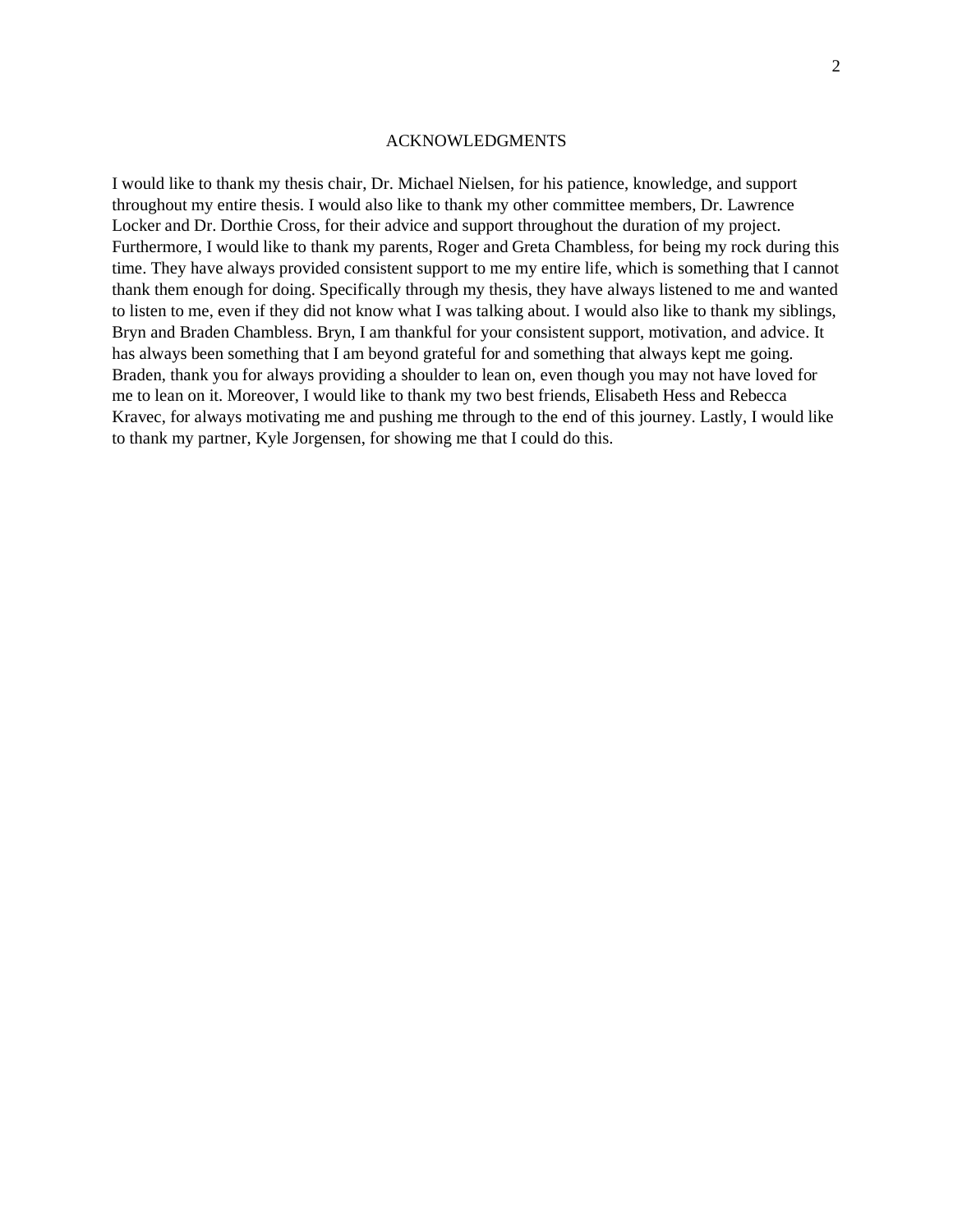# TABLE OF CONTENTS

 $\overline{3}$ 

| <b>LIST OF TABLES.</b> |                                                            |  |
|------------------------|------------------------------------------------------------|--|
|                        |                                                            |  |
| <b>CHAPTER</b>         |                                                            |  |
|                        |                                                            |  |
|                        |                                                            |  |
|                        |                                                            |  |
|                        |                                                            |  |
|                        |                                                            |  |
|                        |                                                            |  |
|                        |                                                            |  |
|                        |                                                            |  |
|                        |                                                            |  |
| <b>APPENDICES</b>      |                                                            |  |
| $\mathbf{A}$           |                                                            |  |
| R                      | MODERATION ANALYSES WITH RELIGIOUS BELIEF VARIABLE36       |  |
|                        | MODERATION ANALYSES WITH RELIGIOUS ATTENDANCE VARIABLE  37 |  |
| D                      | SUPPLEMENTAL MODERATION ANALYSIS WITH RELIGIOUS BELIEF     |  |
| <b>VARIABLE.</b>       |                                                            |  |
| E.                     | SUPPLEMENTAL MODERATION ANALYSIS WITH RELIGIOUS            |  |
|                        |                                                            |  |
|                        |                                                            |  |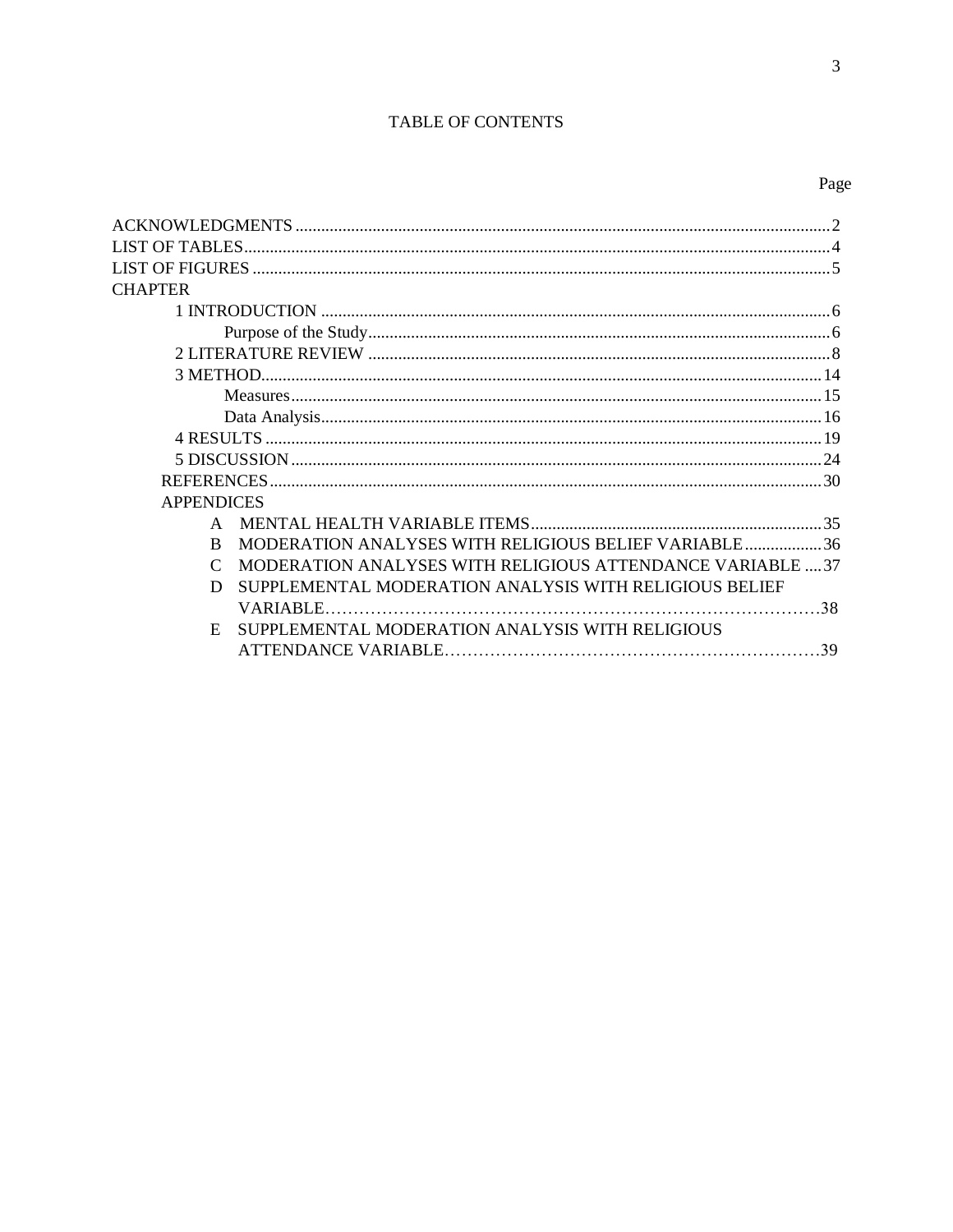# LIST OF TABLES

# Page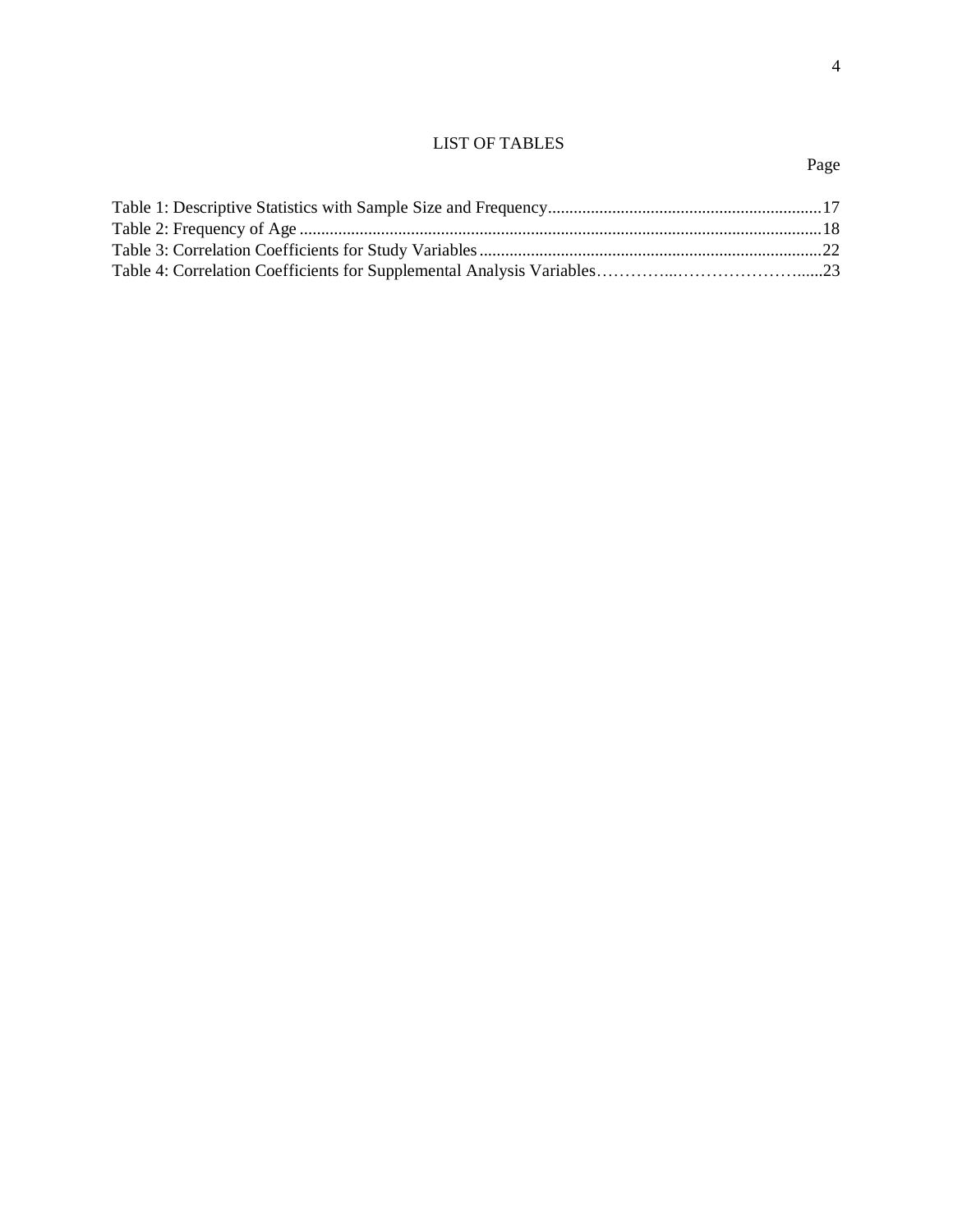# LIST OF FIGURES

|                                                                                                   | Page |
|---------------------------------------------------------------------------------------------------|------|
| Figure 1: First moderation analysis with Religious Attendance, Meaning & Purpose, Stressful Life  |      |
|                                                                                                   |      |
| Figure 2: Second moderation analysis with Religious Attendance, Meaning & Purpose, Stressful Life |      |
|                                                                                                   |      |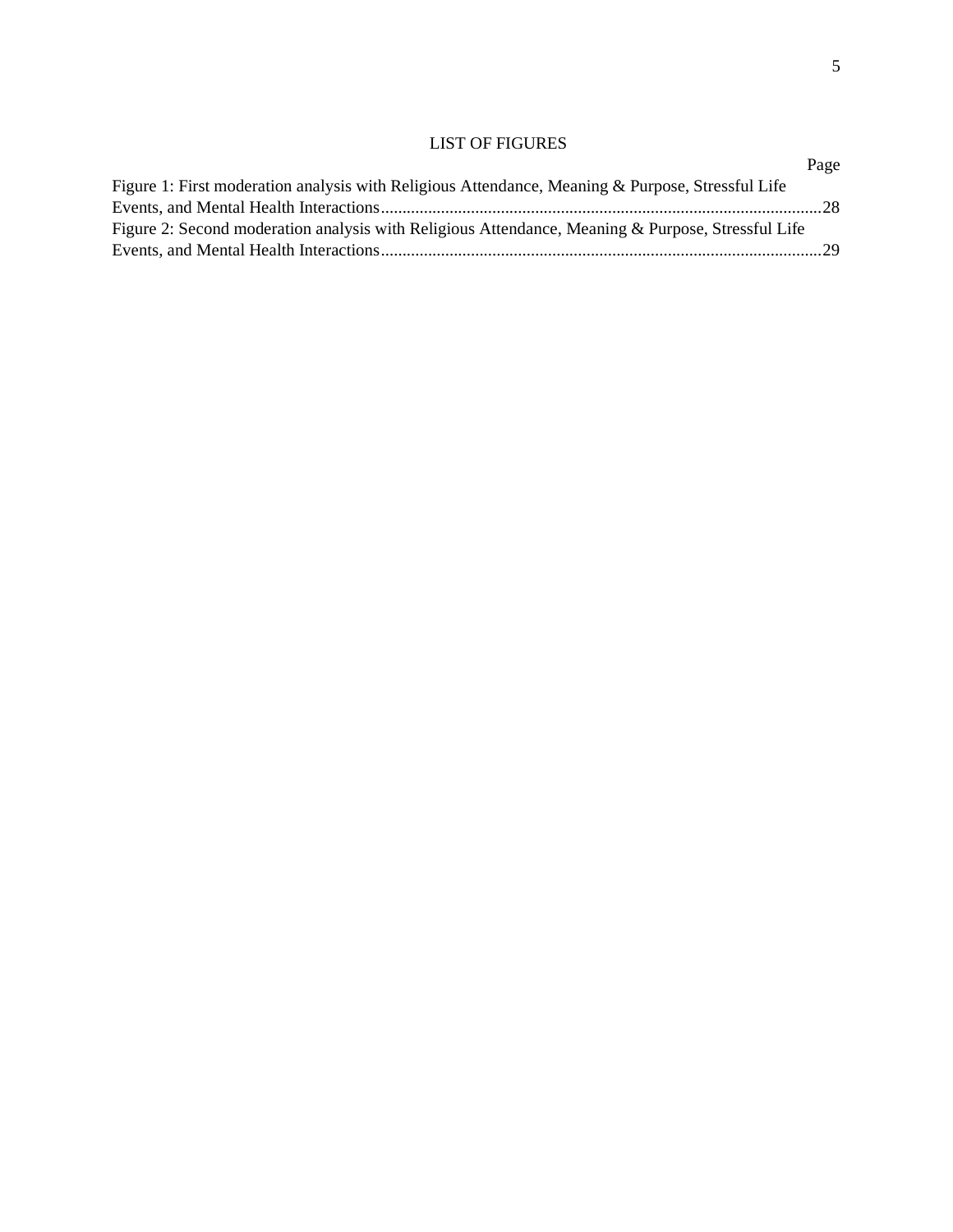### <span id="page-9-0"></span>CHAPTER 1

# INTRODUCTION

#### Purpose of the Study

This study seeks to examine the interrelationships among religion, mental health, stressful life events, and people's sense of meaning and purpose. Religion can play an important role in individuals' mental health and their sense of meaning and purpose. Central to the present study is the examination of a possible moderation effect regarding stressful life events. Based on the current research, the following hypotheses are thus formulated: (1) Religion gives meaning to an individual's life, (2) having meaning in life improves one's mental health, (3) stress is negatively associated with mental health. A fourth hypothesis is that (4) meaning moderates the negative relationship between stress and mental health, such that as the sense of meaning increases, the negative correlation between stress and mental health will decrease. This moderation effect will be tested both in terms of the number of stressful events a person experiences, and in terms of the perceived severity of those stressors.

# *How This Study Is Original*

Two general options remain available in order to test these hypotheses. Convenience samples, whether composed of university students obtained through a participant pool, or of adults obtained through online or snowball sampling, often are used in psychological research. However, these types of samples have come under fire for poorly representing the broader population to which the results might be generalized (Newson et al., 2020). Because of these limitations the present study will rely on the Baylor Religion Survey (BRS-V; Baylor Religion Survey, 2017). This publicly available dataset has important advantages over a convenience sample. In particular, the BRS-V was constructed to be a representative, proportional sample of adults in the United States, meaning that the results can be generalized with more confidence than would be possible in a convenience sample. The BRS-V's large sample includes a wider range of ages than would be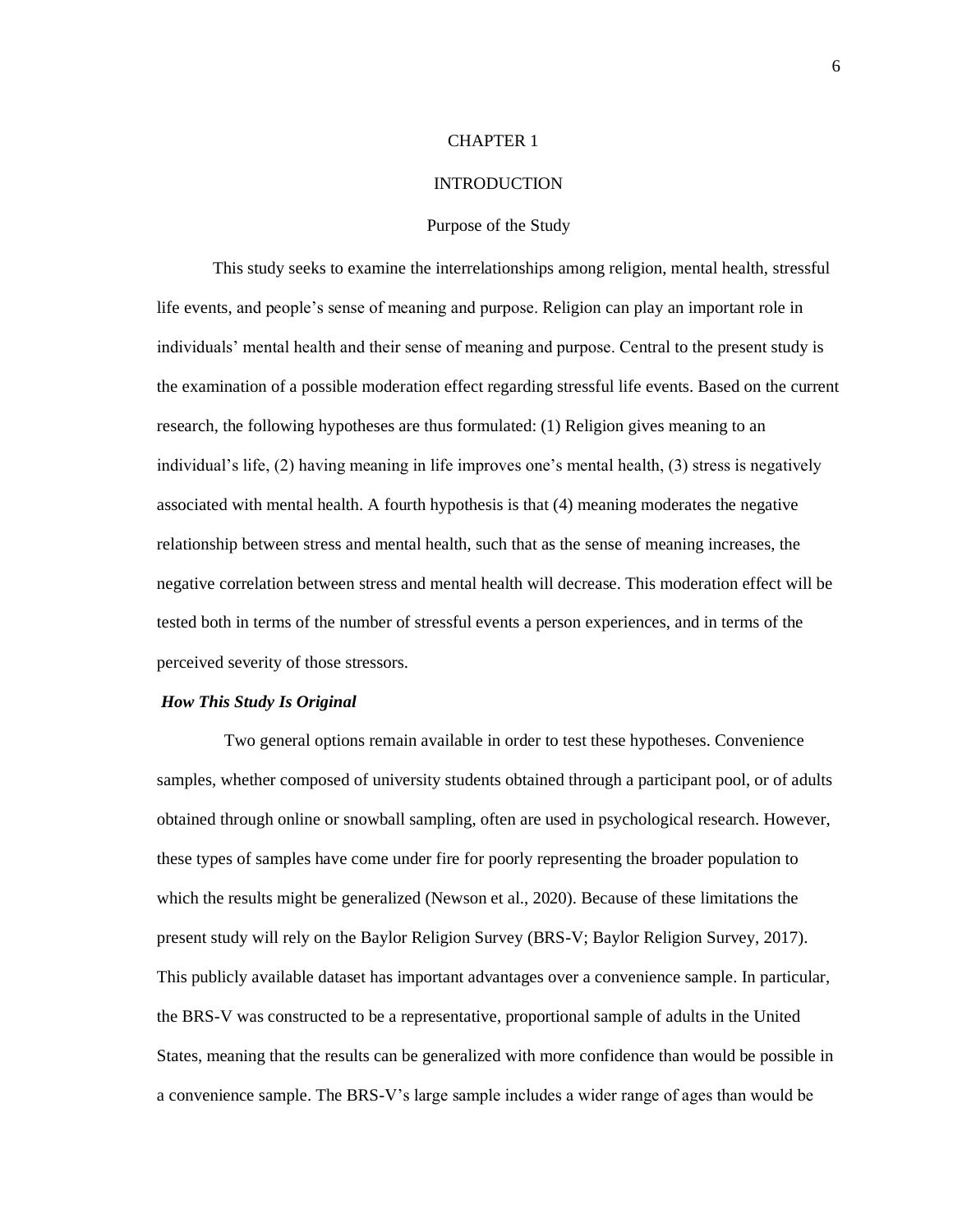obtained in a convenience sample of university students, and by having a wide range of ages we can better test the effect of stressful life events than would be possible in a sample of students. After examining several data sets in social science archives such as the Association of Religion Data Archives [\(www.thearda.com\)](http://www.thearda.com/), I concluded that the BRS had the best measures that will help answer the questions in this study. This survey, administered by Gallup and created by a research team at Baylor University, was funded by the John Templeton Foundation. The BRS addresses a wide range of topics (Baylor Religion Survey, 2017), such as Christian nationalism (Al-Kire et al., 2021), attitudes toward immigrants (Jones, 2020), the role of Internet usage on religion and spirituality (McClure, 2020), and other subjects related to religion. However, no researchers have used the dataset to test the predictions outlined in this study.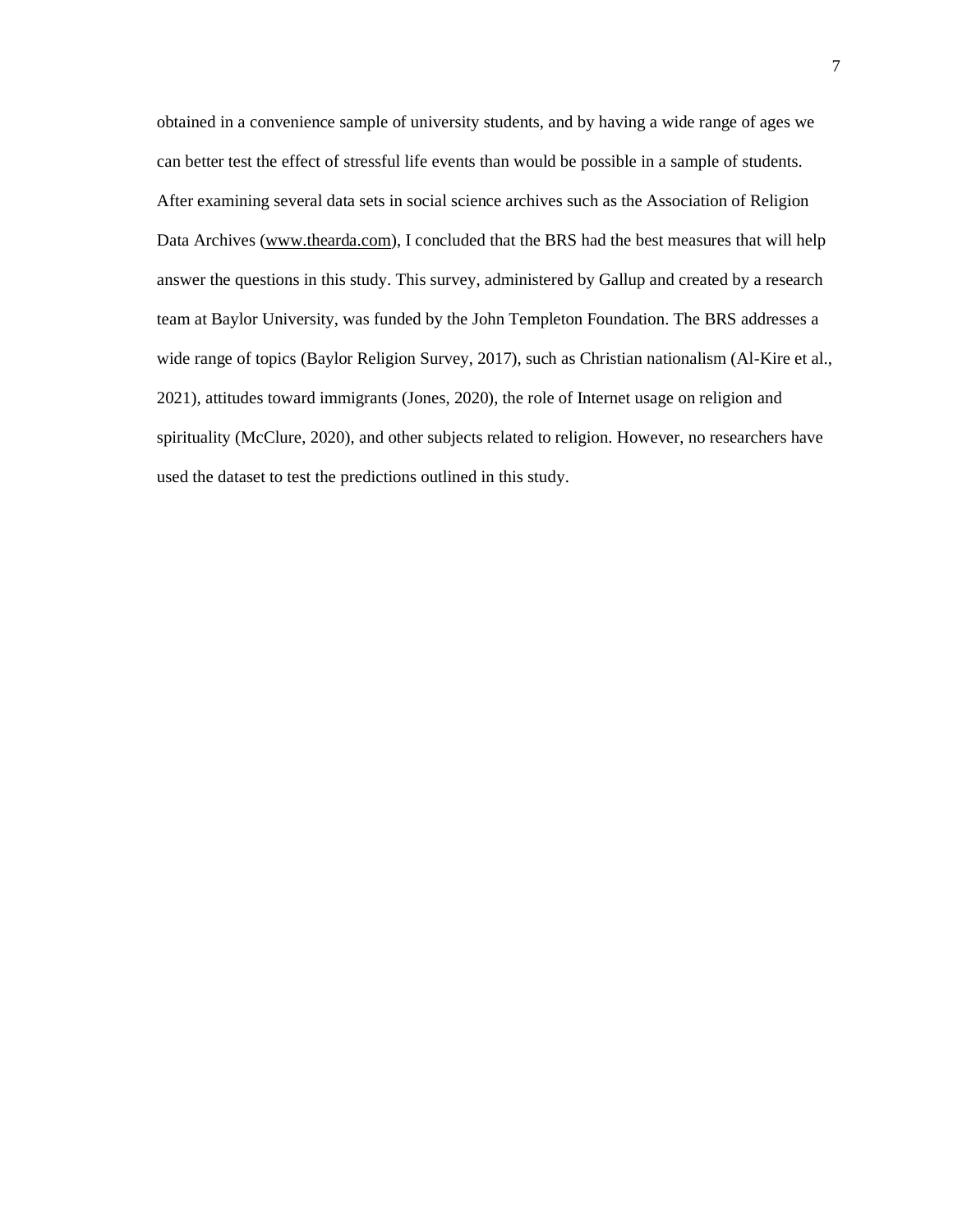#### <span id="page-11-0"></span>CHAPTER 2

#### LITERATURE REVIEW

Stress can be defined as a condition for which individuals label life situations "as taxing or exceeding personal resources" (Roming & Howard, 2019, p. 832). The severity of stress and its impact on an individual varies from person to person depending on how effectively they can cope with stress. Coping can be defined as behavioral efforts to mitigate, diminish, or overcome the effects of stressful events (Brennan, 2001). Individuals attempt to cope with stress in order to minimize risk of negative consequences. Future negative consequences can lead to the development of high-risk behaviors, higher illness risk, more emotional distress, and poorer adjustment to negative life events (Nelson, 2009). In order to relieve these consequences, individuals can choose to look for guidance either religiously or spiritually (Nelson, 2009).

Religious or spiritual guidance can act as a coping resource (Jung, 2018; Pargament et al., 1998; Park, 2008). In fact, religious coping can be defined as "a search for significance, involving the sacred" (Pargament et al., 1998, p. 712). Specifically, there are three roles, as outlined by Spilka, Shaver, and Kilpatrick (1985), that religion plays in the coping process. The three roles that religion offers to the meaning of life provides the individual with a greater sense of control over one's situation and builds self-esteem. Based on these roles, religion can serve as a resource to cope with situations that can be seen as stressful (Roming & Howard, 2019).

Several studies point to the conclusion that religion can be an effective coping resource for stress (Krok, 2015; Lee, 2007; Lewinson, 2015; Lorenz et al., 2019; Pargament et al., 1998; Roming & Howard, 2019). Krok (2015) concluded that there was a significant relationship between a religious meaning system and coping styles. Similarly, Lee (2007) found that religious and spiritual coping moderated the relationship between perception of stress and psychological wellbeing. Coping styles allow for individuals to deal with personal situations and problems. Specifically, stressful life events can act as triggers to many psychiatric disorders, but both social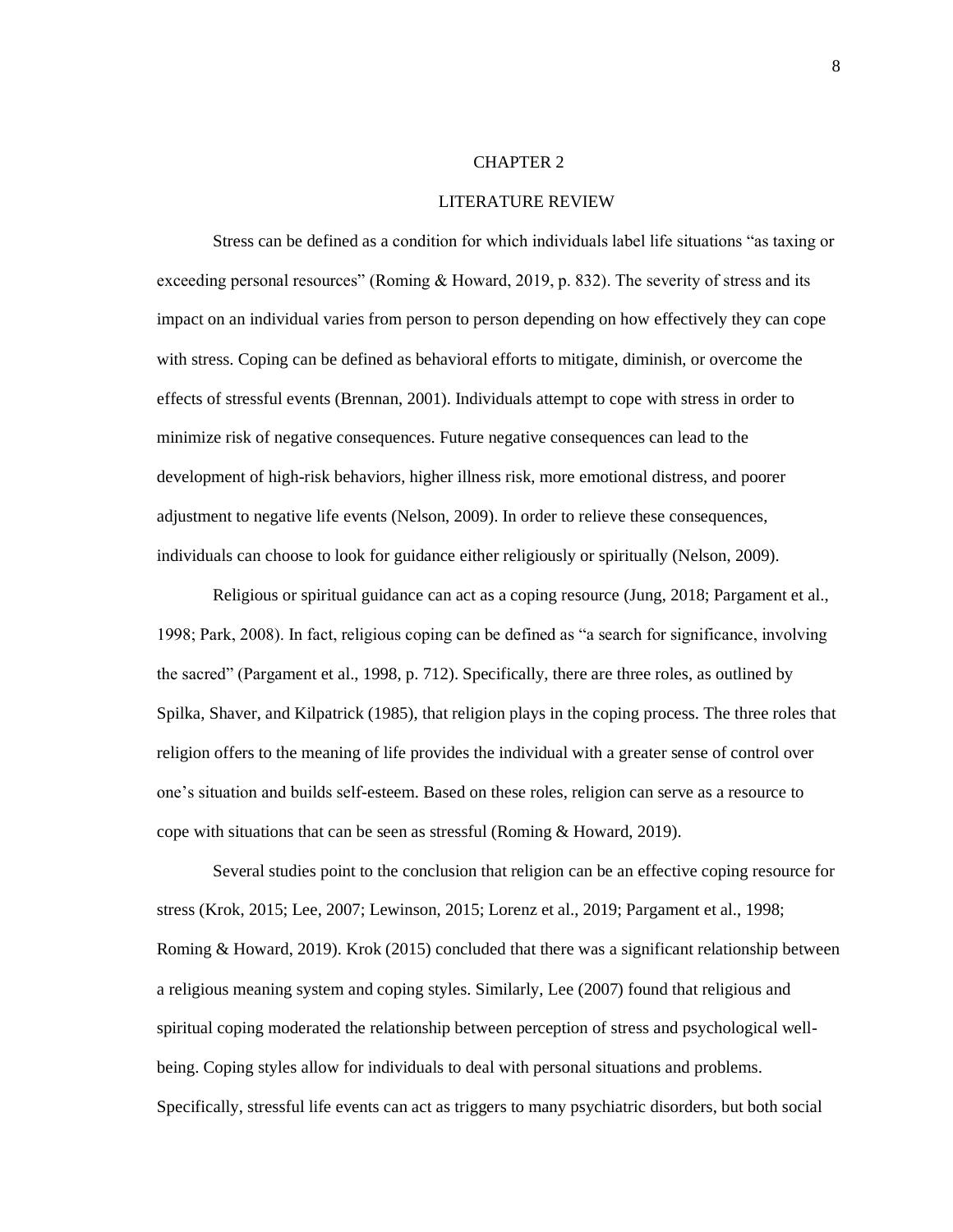support and intrinsic religiousness buffered these effects (Lorenz et al., 2019). Other effective coping resources include seeking spiritual support, religious forgiveness, collective religious coping, spiritual connection, religious refinement, religious reassessment, and religious focus (Pargament et al., 1998).

Adaptive coping mechanisms can increase one's quality of life, as suggested by Roming and Howard's (2019) study. This is consistent with a study conducted by the Higher Education Research Institute (HERI, 2006) which assessed spirituality's relationship with stress and quality of life. The data revealed that those scoring higher in spirituality more frequently discovered meaning in their life and peace even in times of stress. Furthermore, Graham et al., (2001) observed that counseling students identified religion as an important component of coping with stress. Additionally, researchers like Lewinson et al., (2015) have explored how older adults with unstable housing situations and adverse health conditions use religion to manage daily stressors. Researchers found that religious coping enhanced older adults' adaptive capacities to defy the effects of adversity (Coyle, 2002; Lewinson et al., 2015). Interestingly, religious coping also facilitates the thought that survivors can assign meaning and purpose to life events and suffering. Hope and belief allow individuals to move forward and be resilient when dealing with adversity.

Religion generally involves beliefs, practices, or ceremonial acts related to a higher power (Kidwai, 2014). Religion can be practiced in institutional settings or alone (Kidwai, 2014). It can also influence perspectives about other aspects of the world, like beliefs about fairness and equity, and how to make choices (Galek, 2015). Therefore, religion can be defined as "the search for significance that occurs within the context of established institutions that are designed to facilitate spirituality" (Pargament et al., 2013, p. 15). Scholars consider religion to be multidimensional and to offer adherents to provide cognitive, personal, and social resources that are particularly important during times of stress (Nelson, 2009; Jung, 2018).

Because of the resources that religion can provide, it is especially useful when addressing the most severe challenges of life, such as death, illness, suffering, and other tragedies (Galek,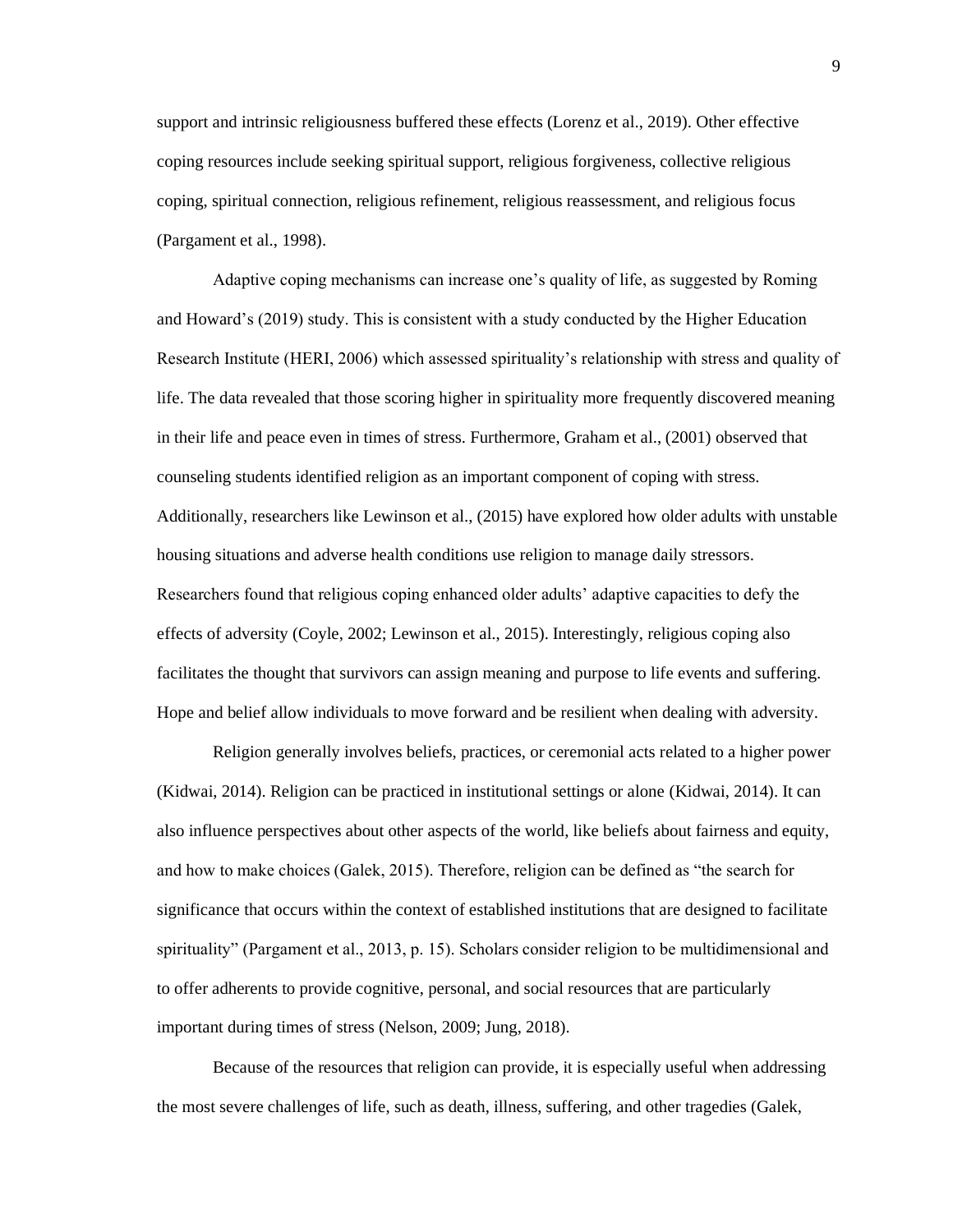2015; Stauner, 2009; Hood et al., 2009; Rafferty, 2015). Major life stress can upset assumptions about oneself and the kindness of the world (Stauner, 2009). In order to soften these assumptions, religion can offer a sense of fulfillment to an individual, providing meaning to existential problems that all individuals encounter (Galek, 2015). The effectiveness of religion in providing a sense of meaning is facilitated by religion's ability to subsume other sources of meaning, such as work, family, personal relationships, values and ideals, and achievements (Hood et al., 2009). In fact, evidence confirms that there is a positive association between religion and the belief that there is meaning and purpose in life, a relationship that is particularly strong among elderly individuals and ethnic minorities (Ardelt, 2003; Fry, 2000; Galek, 2015; Hughes & Peake, 2002; Krause, 2003). Lastly, individuals have described how religion provides meaning and purpose to people facing severe life stressors, such as difficult stages of illness (Rafferty et al., 2015).

Although research often indicates that religion plays a positive role in people's efforts to cope, the effect is inconsistent. For example, Pargament and Lomax (2013) confirmed that higher levels of religiousness were associated with lower levels of depression. Specifically, highly religious individuals facing severe life stressors showed lower levels of depression than did less religious individuals facing similar stressors. On the other hand, many studies have found that religion exacerbates the harmful effects of stress on mental health (Lewis et al., 1996; Lewis et al., 1997; Lewis et al., 2000; O'Connor et al., 2003) while other studies have stated that there is no relationship between religion and psychological distress (Blazer & Palmore et al., 1976; Ferraro & Albrecht-Jensen, 1991). A study conducted by O'Connor, Cobb, and O'Connor (2003) investigated the relationship between religiosity, social support, and psychological distress. These researchers did not find any beneficial effect that mental health had on religion. Furthermore, the data also failed to provide evidence for the notion that religiosity buffers the impact of stress on psychological distress. Ferraro and Albrecht-Jenson (1991) completed a study that showed that there are both positive and negative associations of religion on health. However, it was concluded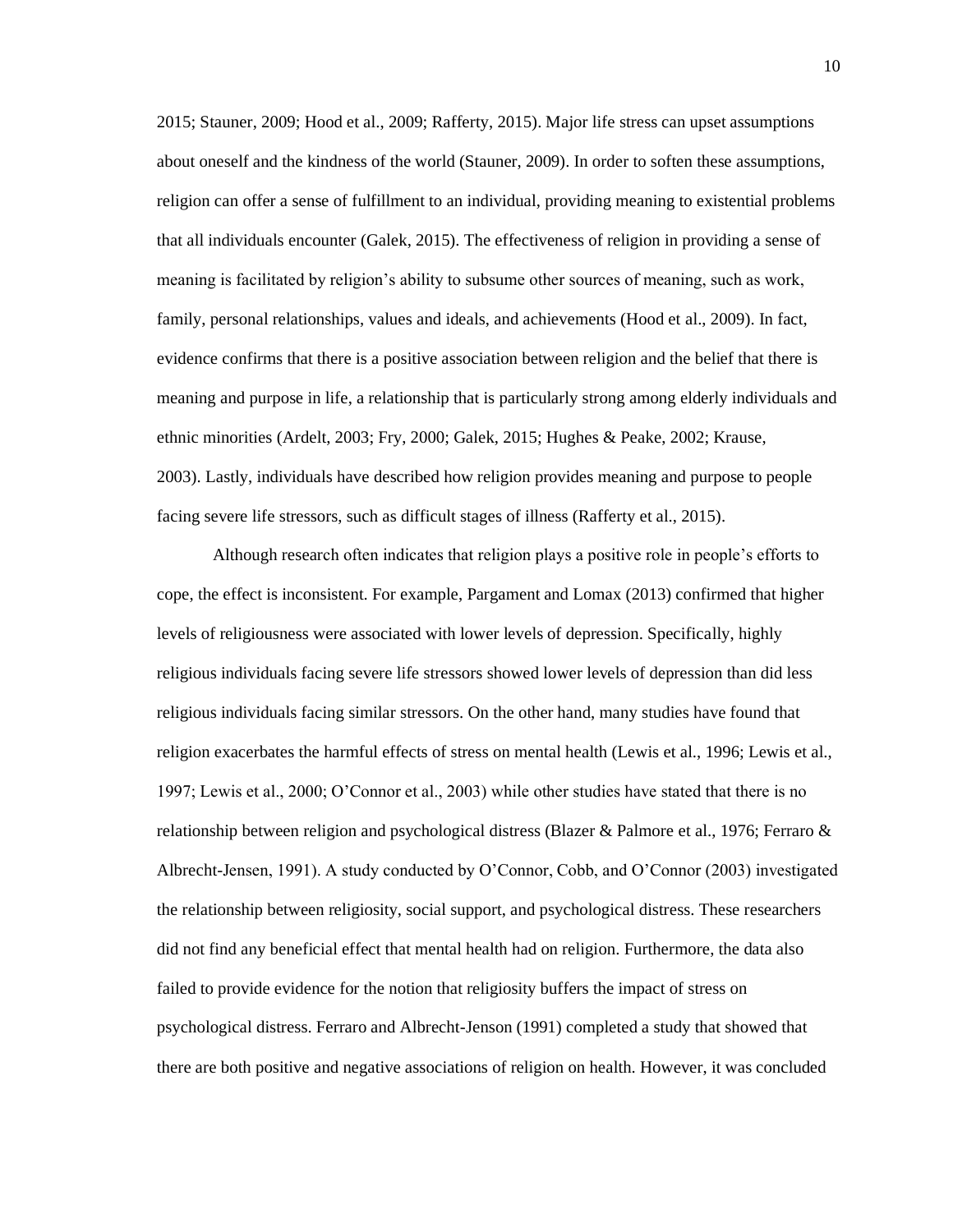that there is at least one dimension of religion that has a positive effect on health: People who pray and participate more actively in their religions have better health.

In light of the mixed findings regarding religion's role in mental health, further research is needed in order to better understand the positive and negative effects religion can play in coping (Hood et al., 2009). From a clinical point of view, improving our understanding of religious and spiritual coping and its potential influence on health problems may have implications with respect to enhancing coping resources, thereby improving adjustment to stressful life events (Lee, 2007; Stauner, 2019). The struggles of everyday life, as well as more adverse religious struggles, can predict physical symptoms, functional disabilities, and poor adaptation to stress (Stauner, 2019). Because of this, Pargament et al. (2013) suggests that the study of religious coping patterns is useful for practical purposes. Furthermore, if religious coping is determined to have a positive practical impact, it may help to challenge negative stereotypes about religion.

In an effort to continue challenging negative stereotypes, research on both religion and mental health has expanded. Recent work, specifically by Koenig (2006), has suggested that religion has a positive effect on mental health. Several studies have demonstrated that a secure relationship with God lowers levels of psychological distress (Pargament et al., 2013). Furthermore, other studies have concluded that religiosity is associated with lower levels of many types of psychological struggles including psychosis, borderline personality, and schizotypal symptoms (Nelson, 2009; Ross, 1990). Additionally, research has found that a strong faith combined with being religiously active, seems to counter pain-related distress, depression, and anxiety (Hood et al., 2009). Based on the research demonstrating a positive relationship between religion and mental health, the focus of the present research is on the mechanisms that help individuals deal with stress.

Religious beliefs and practices, such as prayer, can help to buffer the impact of stressors on mental health and allow individuals to react positively to these stressors (Lorenz, 2019). So, it is valuable to understand religion, stressors, and how they both can impact mental health. For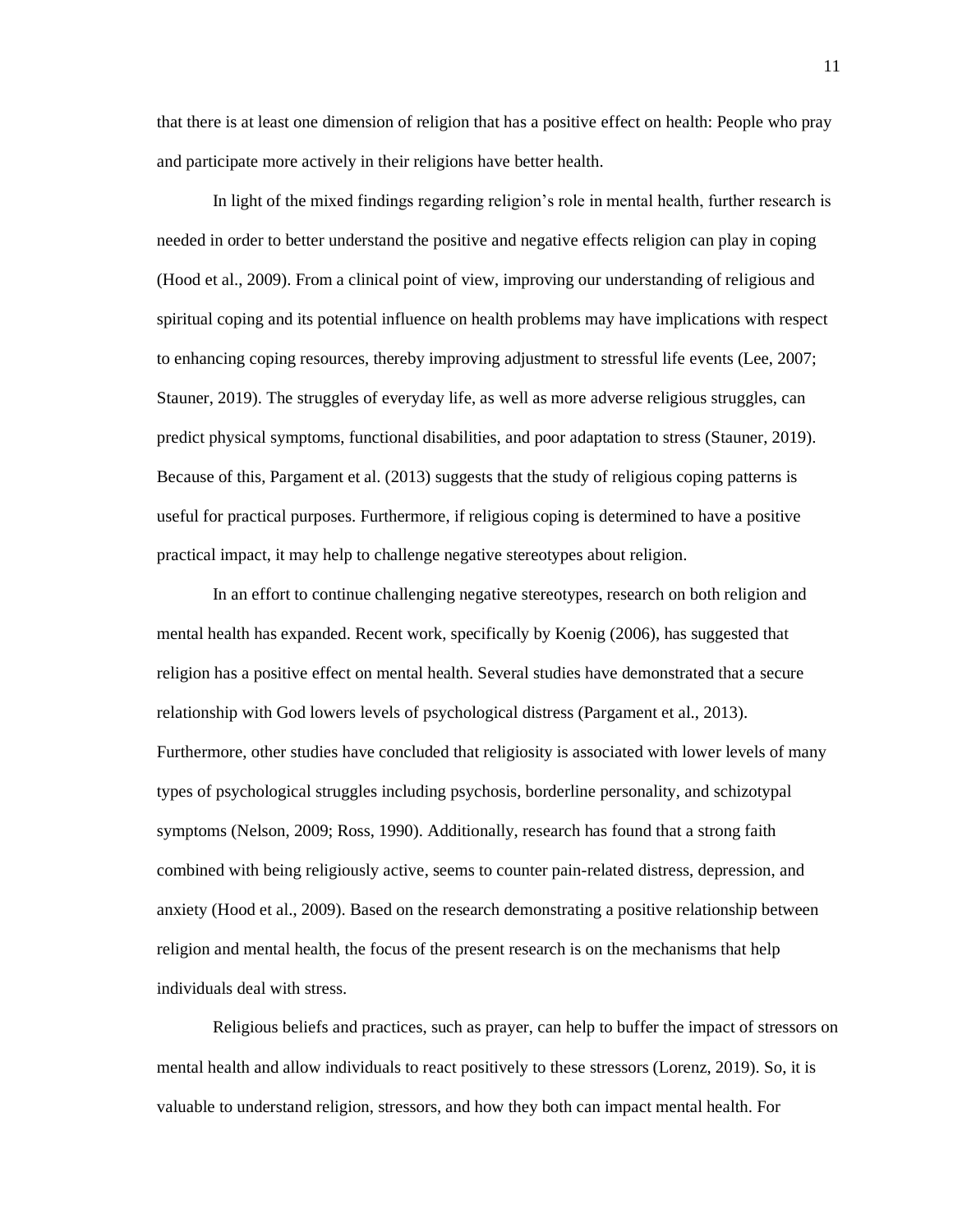example, research suggests that those who obtain a divorce, which can be an immense life stressor, experience increased psychological distress, such as greater depression and decreased happiness (Krumrei et al., 2011). Utilizing positive religious coping mechanisms after a stressful event, such as divorce, is beneficial because this pattern of results leads researchers to conclude that religiousness can be a protective factor against divorce and other stressors (Koenig et al., 2014; Krumrei et al., 2011).

Facing adversity can impact an individual's resilience when it comes to mental health. Krause (2006) examined the relationship between older adults' physical health and their gratitude toward God. It was hypothesized that negative stress could lead individuals to reflect on their experiences in order to make positive life changes. The data from this study suggest that feeling grateful can mitigate negative life events and foster a greater sense of purpose. Krause (2006) concluded that the effects of stress were significantly reduced when religion was used as a means of coping. For instance, the researchers indicated that the effects of living in a bad area were lessened for people who felt more grateful to God.

Other researchers find that religion and spirituality can be important to individuals' meaning and purpose in life (Krok, 2015). The development of faith and consistent emphasis on faith allows individuals to overcome life's difficulties (Hood et al., 2009). Religion and spirituality can provide individuals with a combined set of beliefs, goals, and meanings that help individuals understand the world better and encourage reframing negative events into positive outlooks (Krok, 2015). Generally, emphasizing the search for meaning and purpose in life plays a large role in an individual's functioning and their life (Ardelt & Eichenberger, 2008; Hood et al., 2009; Park, 2013). Based on this, religion has two roles that play a part in others outlook of life: (1) orienting others to a religion that helps individuals comprehend one's life, and (2) providing a way to help individuals discover their meaning and purpose (Krok, 2015).

Galek et al., (2015), asking a similar but different question from the current study, examined the associations among religious commitment, belief in meaning and purpose in life, and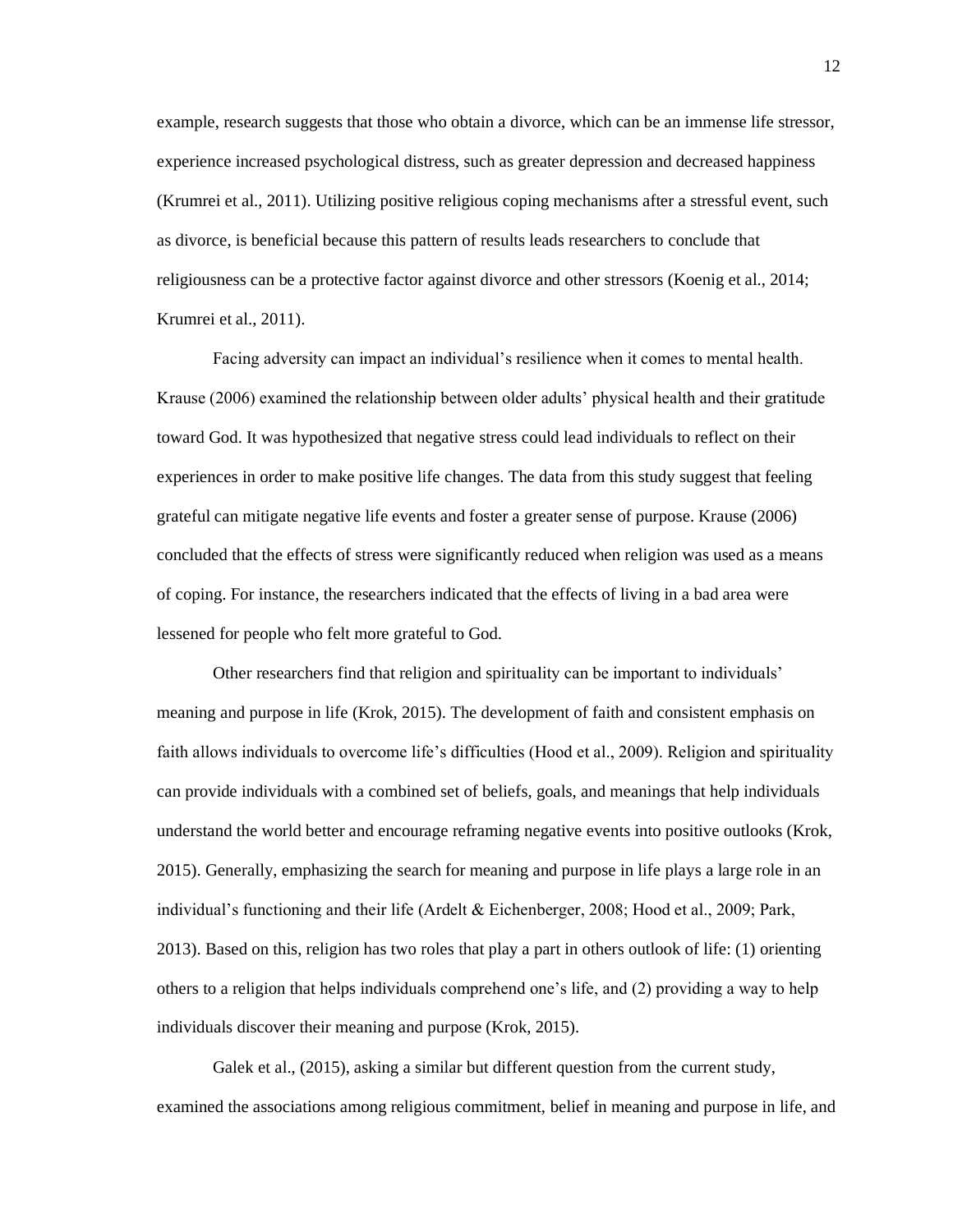psychiatric symptoms among the general public using data from the 2010 Baylor Religion Survey (BRS). The researchers found that the belief that life lacks meaning and purpose had a significant positive association with four of the five psychiatric symptoms. Furthermore, meaning and purpose in life have a beneficial association with psychological well-being, since lack of meaning and purpose was found to be directly related to psychiatric symptoms. On the other hand, the lack of meaning and purpose has a pernicious association with four of the five classes of psychiatric symptoms.

As mentioned in Chapter 1, this study is intended to examine the interrelationships among religion, mental health, and people's sense of meaning and purpose. In particular, it is designed to address four hypotheses: (1) Religion gives meaning to an individual's life; (2) having meaning in life improves one's mental health; (3) stress is negatively associated with mental health; and (4) meaning moderates the negative relationship between stress and mental health, such that as the sense of meaning increases, the negative correlation between stress and mental health will decrease. This moderation effect was tested both in terms of the number of stressful events a person experiences, and in terms of the perceived severity of those stressors.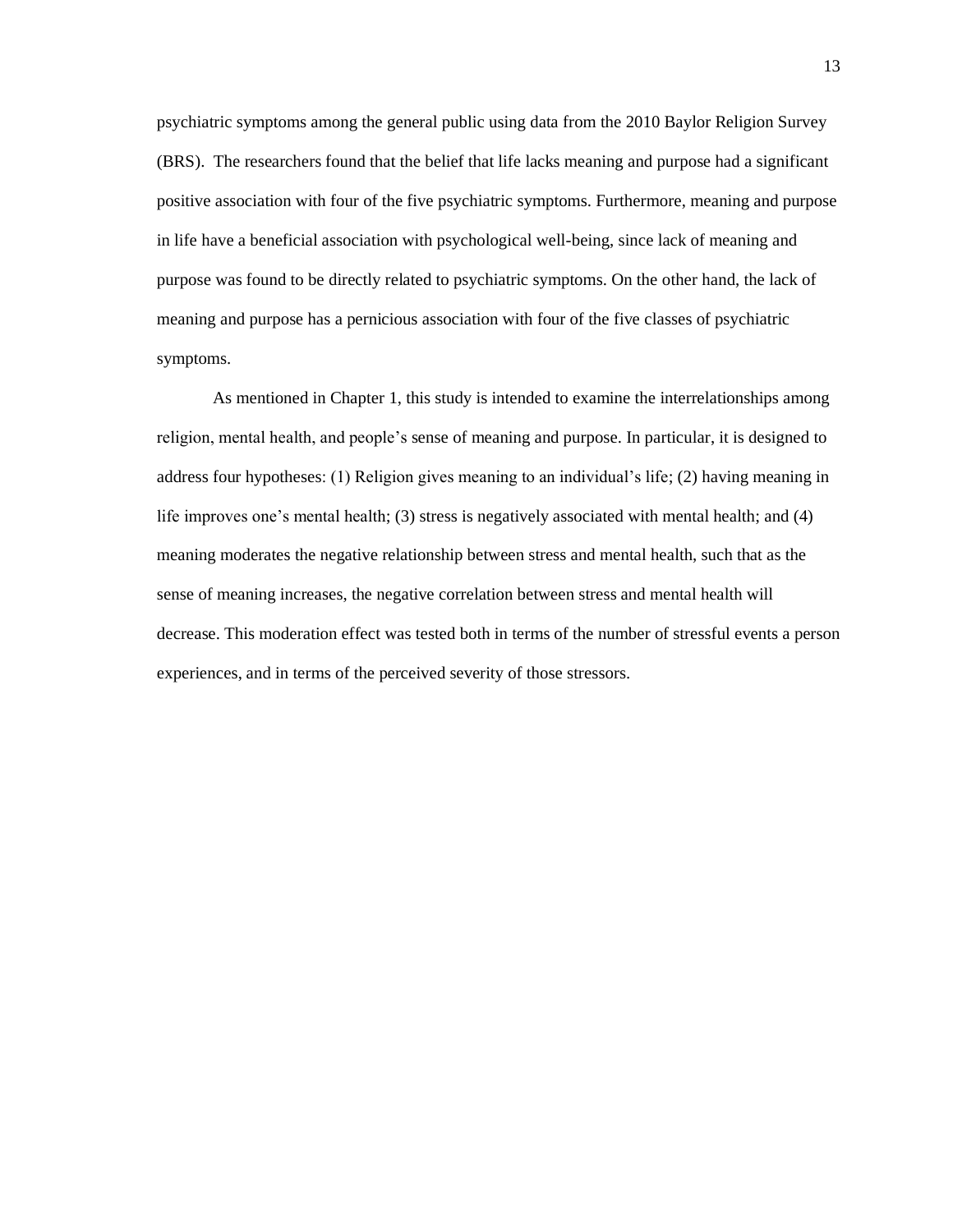#### <span id="page-17-0"></span>CHAPTER 3

#### **METHOD**

The data for the current analysis come from the fifth wave of the BRS. The survey used a self-administered pen and paper methodology with mail-based collection only. The BRS-V contains 322 variables. Gallup originally mailed out 11,000 surveys with an invitation letter, return envelope, and \$1 USD cash incentive. Reminder letters are mailed to all addresses a week later. Two weeks later, a full cover letter, survey, and return envelope package were mailed to those same addresses. Collection of completed surveys finished on March 21, 2017. The sample for this study was selected using a single stratified sample design, based on United States Postal Service addresses. The total number of responses was  $n = 1,501$ .

# *Participants*

The BRS-V includes a total of 1,501 participants ranging from 17 to 98 years old. Twentysix individuals indicated they were undecided regarding two variables, Meaning and Purpose and Religious Belief, and therefore were excluded from analyses. As a result 1,402 participants were used in this study. The BRS-V data set includes age as a grouped variable, asking respondents to indicate their age from the categories: Less than 25; 25-34; 35-44; 45-54; 55-64; or 65+. The mean age is  $M = 48.8$ ,  $SD = 17.1$ , according to Baylor Religion Survey, 2017. Furthermore, this archival dataset is comprised of a diverse sample, obtained by forming strata based on the density of specific subgroups, like Hispanic and African American populations, to ensure that these subgroups were included in the sample. The organization of these subgroup populations was based on information at the census block group level.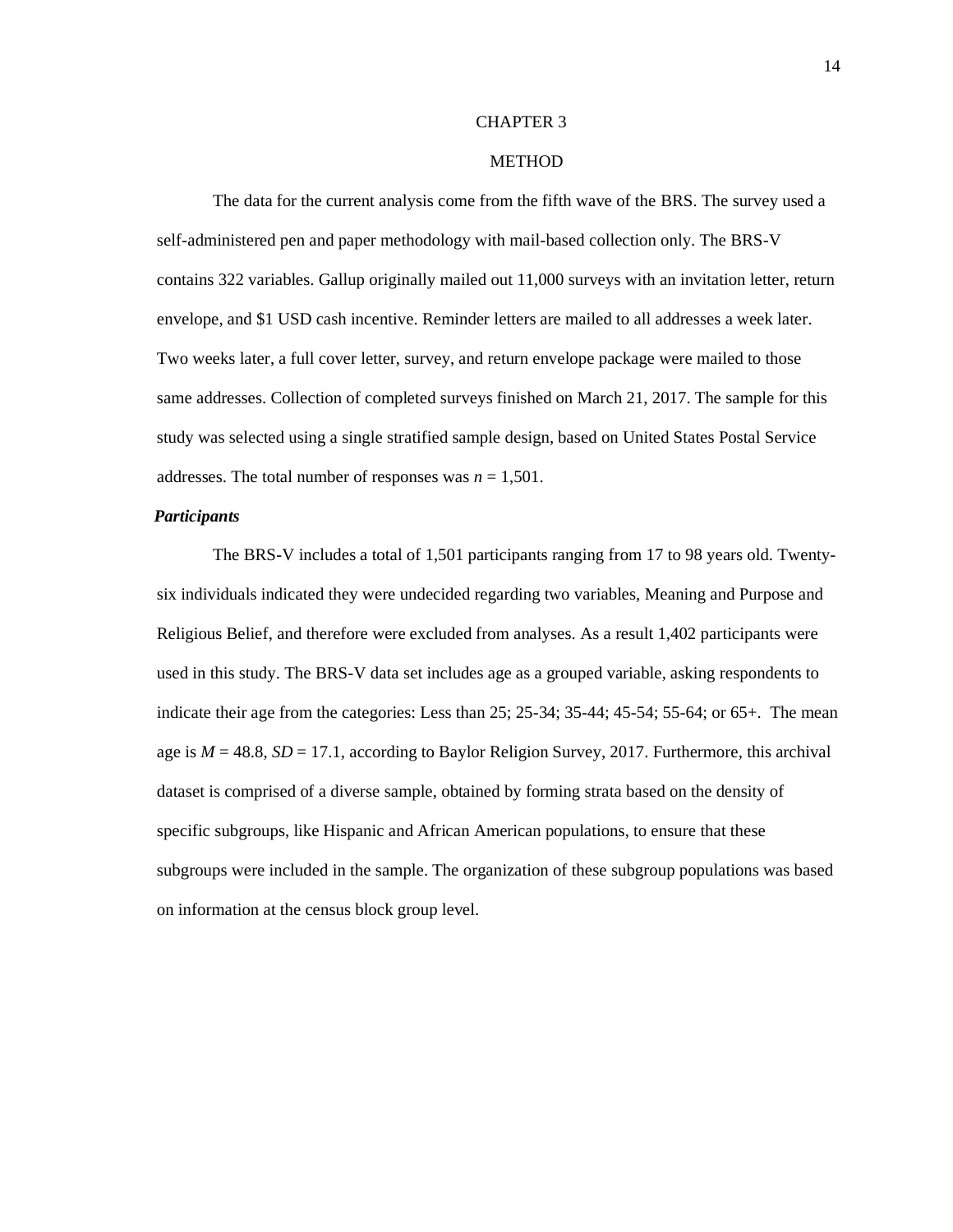#### *Measures*

#### **Dependent variables.**

The mental health variable is measured by a total of 18 questions (see Appendix A). The root question was, "In the past WEEK, about how often have you had the following feelings?". Response options ranged from *Never* (1) to *Most or all of the time* (4). The items that included negative wording were reverse-coded. The 18 items comprising the mental health variable were averaged together.

# **Predictor variables.**

The meaning and purpose variable included one question: "I have a good sense of what makes my life meaningful." The response options ranged from *Strongly disagree* (1) to *Strongly Agree* (4), with *Undecided* coded as 8. Religiosity was measured with two questions. The first question was, "How religious do you consider yourself to be?" with response options ranging from *Not religious* (1) to *Very religious* (4); *I don't know* is coded as 8. The second question was, "How often do you attend religious services at a place of worship?" Response options were: *Never* = 0, *Less than once a year* = 1, *Once or twice a year* = 2, *Several times a year* = 3, *Once a month* = 4, 2 *to 3 times a month* = 5, *About once a week* = 6, and *Several times a week* = 7. Responses to the each of the religious variable questions were analyzed separately.

Lastly, the stressful life events variable was measured by a total of 10 questions. Participants were asked whether or not any of the following events occurred during the past year: Got married; Had a child; Failed at something important to me; Had a crisis of faith; Had house foreclosed; Moved; Got a long-term illness or injury; Lost a job; Experienced a death of a loved one; Got divorced/separated. They also were asked about the severity of the effects of those stressful events. The response options were *Not at all stressful* = 1, *Somewhat stressful* = 2, and *Very stressful* = 3. Responses were summed together to form a total number of stressful life events.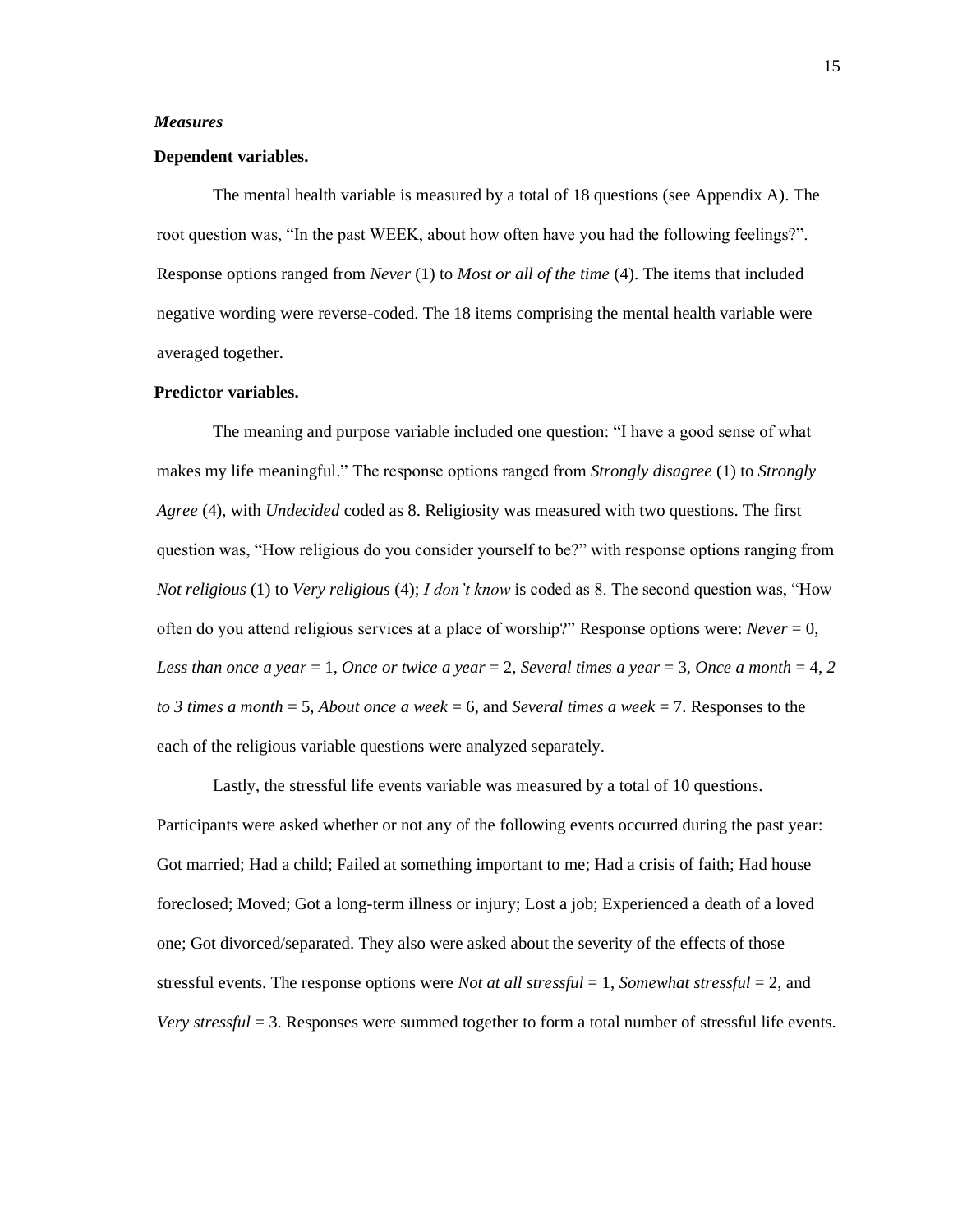# **Demographic variables.**

The demographic variables used in this study are age, gender, race, ethnicity, education, religion, and marital status. Each of these variables were measured categorically using the response options indicated in Tables 1 and 2.

#### *Data Analysis*

A registered data analysis plan specified that Hypotheses 1 through 3, that religion gives meaning to an individual's life, that meaning is positively associated with mental health, and that stress is negatively associated with mental health, would be tested using correlation analyses. Hypothesis 4, that meaning moderates the relationship between stress and mental health, would be tested with multiple regression using Hayes (2021) Process Macro, Model 3, developed to test for moderation effects. This macro is commonly used to test the moderating effect of variables and will allow me to test this key hypothesis.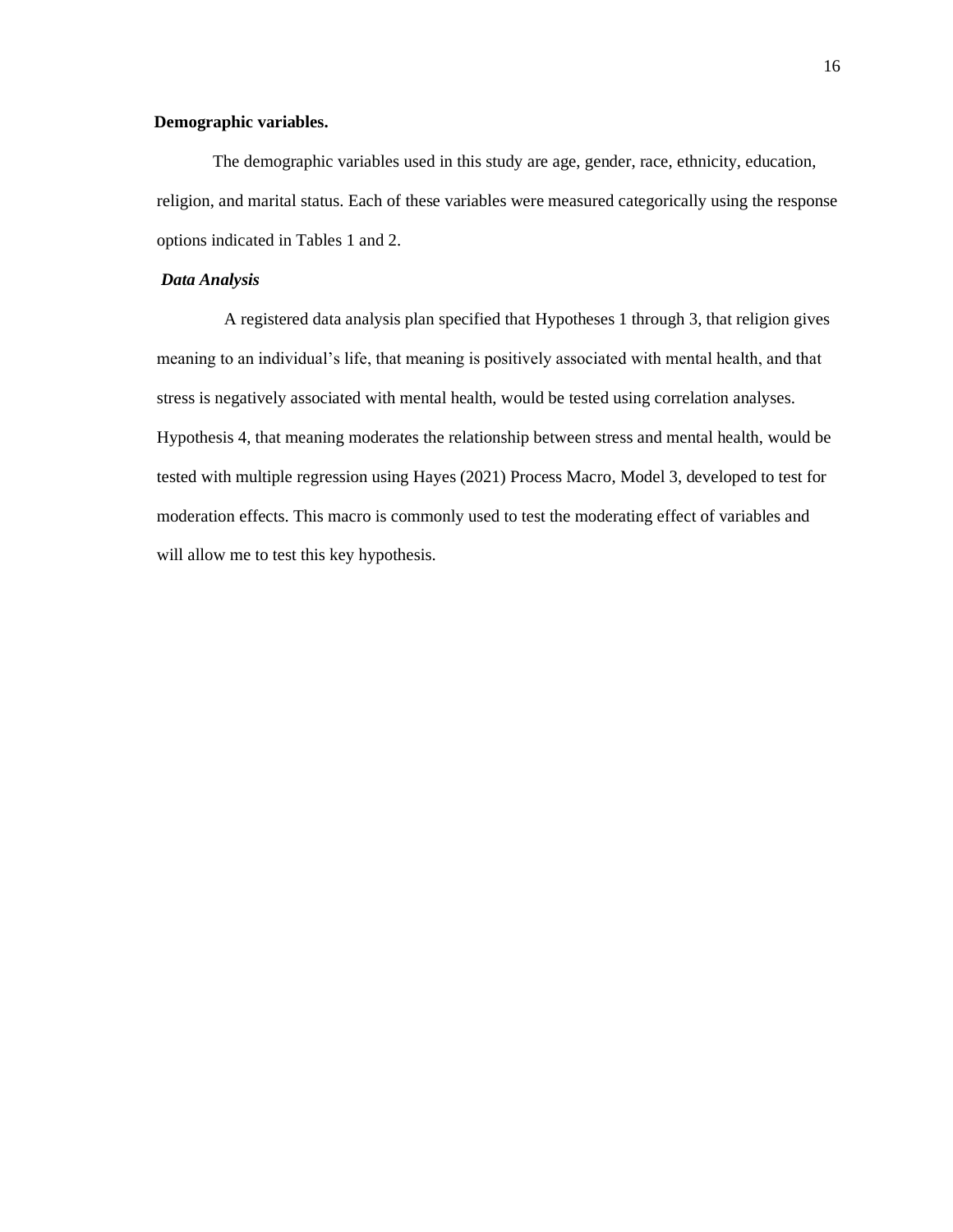Table 1.

*Descriptive Statistics with Sample Size and Frequency*.

|                                                 | N    | Percent |
|-------------------------------------------------|------|---------|
| Age                                             | 1402 |         |
| Gender                                          |      |         |
| Female                                          | 854  | 56.9    |
| Male                                            | 613  | 40.8    |
| Other                                           | 4    | 0.3     |
| <b>Marital Status</b>                           |      |         |
| Single                                          | 235  | 15.7    |
| Married                                         | 780  | 52      |
| Separated                                       | 32   | 2.1     |
| Divorced                                        | 205  | 13.7    |
| Widowed                                         | 149  | 9.9     |
| Domestic Partnership                            | 71   | 4.7     |
| <b>Highest Education Level</b>                  |      |         |
| 8th Grade or Less                               | 17   | 1.1     |
| 9th to 12 Grade                                 | 60   | 4       |
| <b>High School Graduate</b>                     | 214  | 17.3    |
| Technical, trade, vocational or business school | 101  | 6.7     |
| Some college but no degree                      | 244  | 16.3    |
| Two-year associate degree                       | 122  | 8.1     |
| Four-year bachelor's degree                     | 312  | 20.8    |
| Some postgraduate or professional schooling     | 104  | 6.9     |
| Postgraduate or professional degree             | 295  | 19.7    |
| Race                                            |      |         |
| White                                           | 1169 | 77.9    |
| <b>Black</b>                                    | 163  | 10.9    |
| Asian                                           | 39   | 2.6     |
| American Indian                                 | 8    | 0.5     |
| Pacific Islander                                | 5    | 0.3     |
| Multiple races                                  | 42   | 2.8     |
| Religion                                        |      |         |
| <b>Black Protestant</b>                         | 97   | 6.5     |
| Jewish                                          | 29   | 1.9     |
| Catholic                                        | 376  | 25      |
| Evangelical                                     | 410  | 27.3    |
| Atheist                                         | 126  | 8.4     |
| Other                                           | 114  | 7.6     |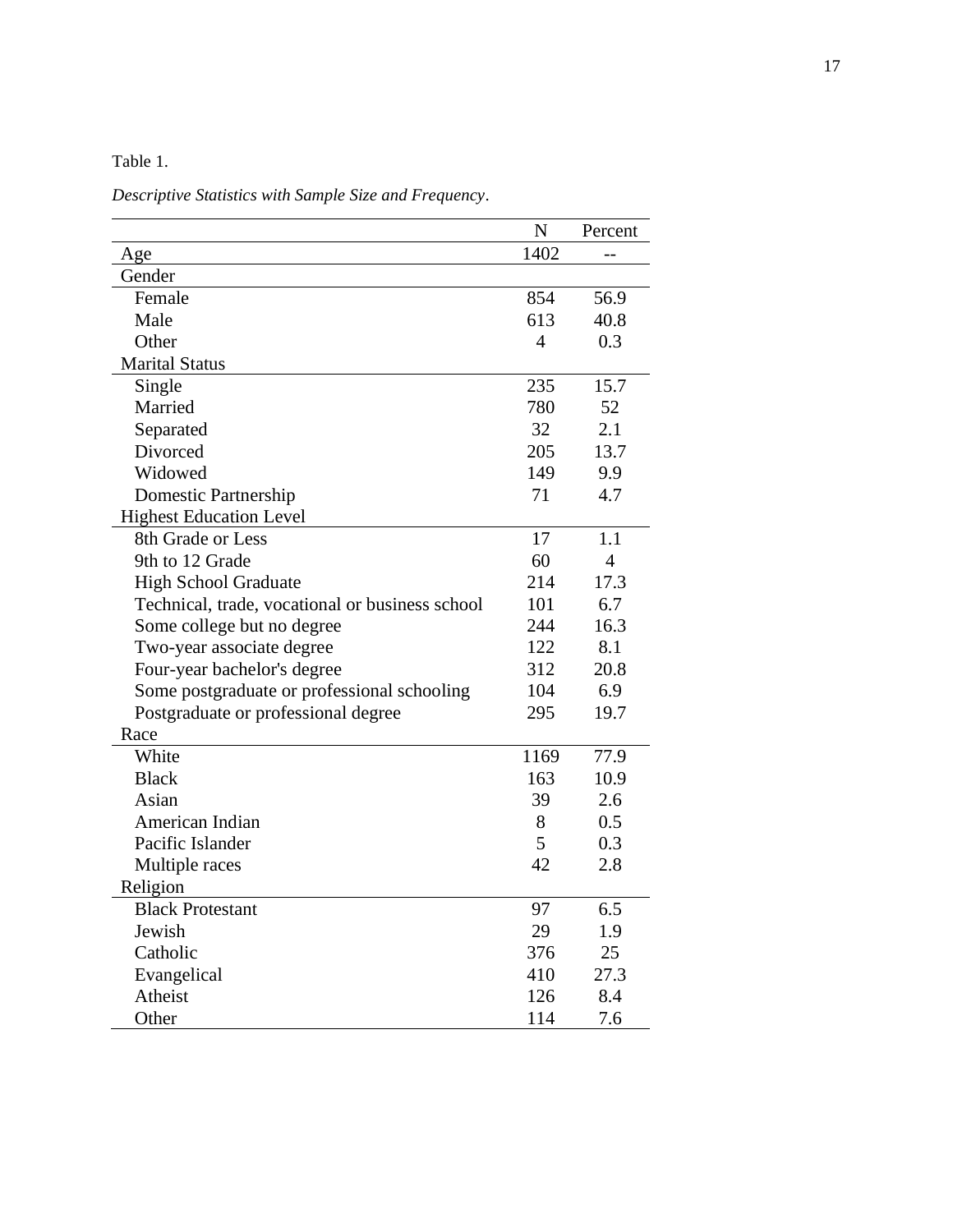Table 2.

*Frequency of Age*

|              | Frequency | Percent |  |  |
|--------------|-----------|---------|--|--|
| Less than 25 | 57        | 3.8     |  |  |
| $25 - 34$    | 181       | 12.1    |  |  |
| 35-44        | 161       | 10.7    |  |  |
| 45-54        | 204       | 13.6    |  |  |
| 55-64        | 349       | 23.3    |  |  |
| 65+          | 450       | 30.0    |  |  |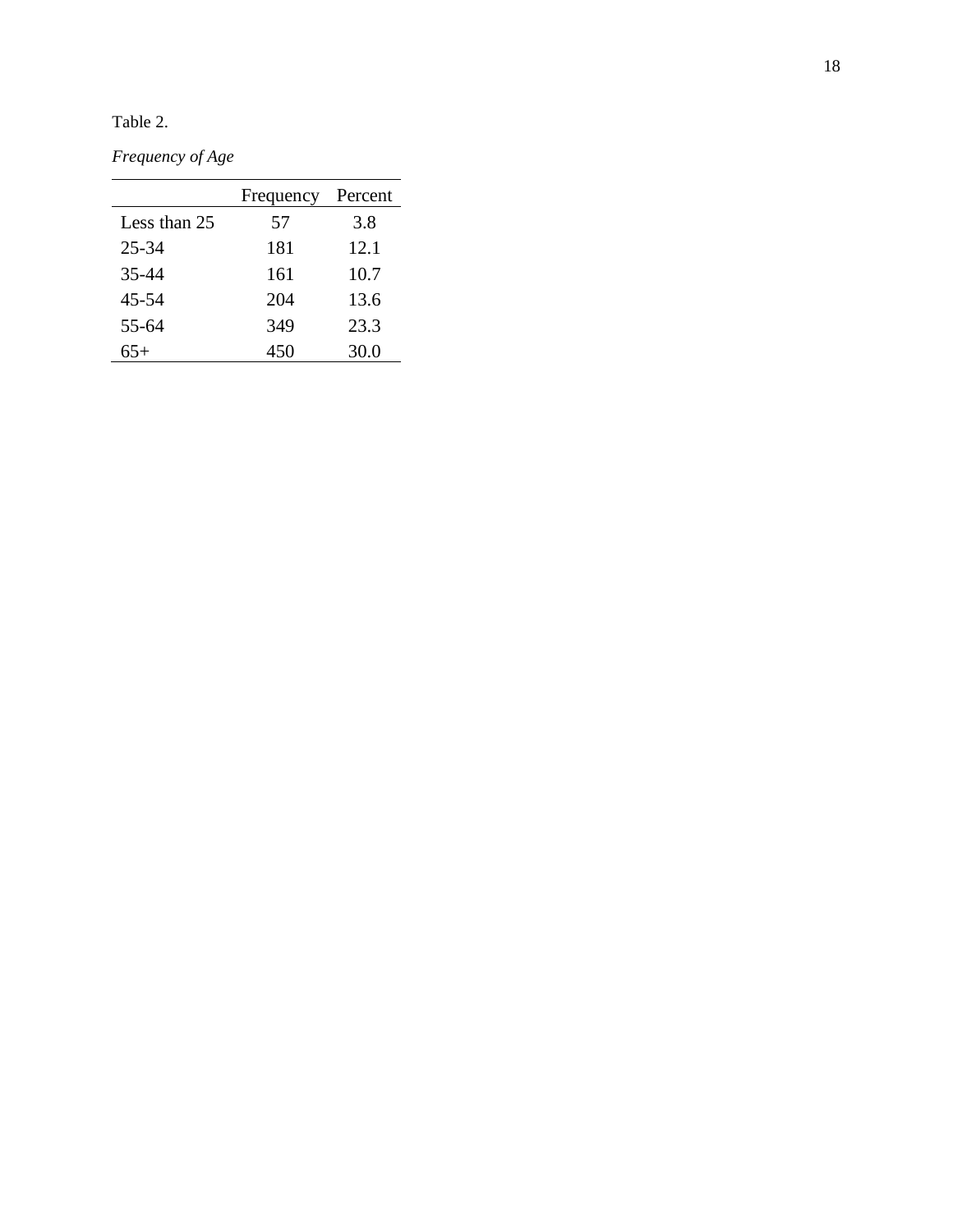#### CHAPTER 4

#### RESULTS

#### *Cronbach's Alpha*

Before starting the analysis, some of the items in the Mental Health variable had to be reverse-coded because these items included negative wording (see Appendix A). Then, the 18 items were averaged together in order to obtain a Cronbach's Alpha ( $\alpha$  = .904).

### *Demographics*

The demographic variables used in this study included: age, gender, marital status, education, race, and religious affiliation. Frequency distributions for these variables are reported in Tables 1 and 2.

### *Bivariate Correlation Analysis of Research Variables*

The correlation analyses for the main study variables are presented in Table 3. These data were used to examine the first three hypotheses.

Hypothesis 1. I ran a bivariate correlation analysis to evaluate if religion is associated with a sense of meaning in an individual's life. The correlations between religion and meaning and purpose  $(r = .134, p < .05)$ , religious belief and meaning and purpose  $(r = .145, p < .05)$ , and religious attendance and meaning and purpose  $(r = .122, p < .01)$  are small. Although the correlations are small, they are in the predicted direction, lending support to the idea that religion is associated with a sense of meaning in an individual's life.

Hypothesis 2. I ran a bivariate correlation analysis to evaluate if having meaning in life is associated positively with mental health. The association between meaning and purpose and mental health is small  $(r = .231, p < .01)$ . However, the correlation is positive, suggesting that having meaning in life is associated with better mental health.

Hypothesis 3. A third bivariate correlation analysis was used to examine the degree to which stress is negatively associated with mental health. While the correlation was significant, the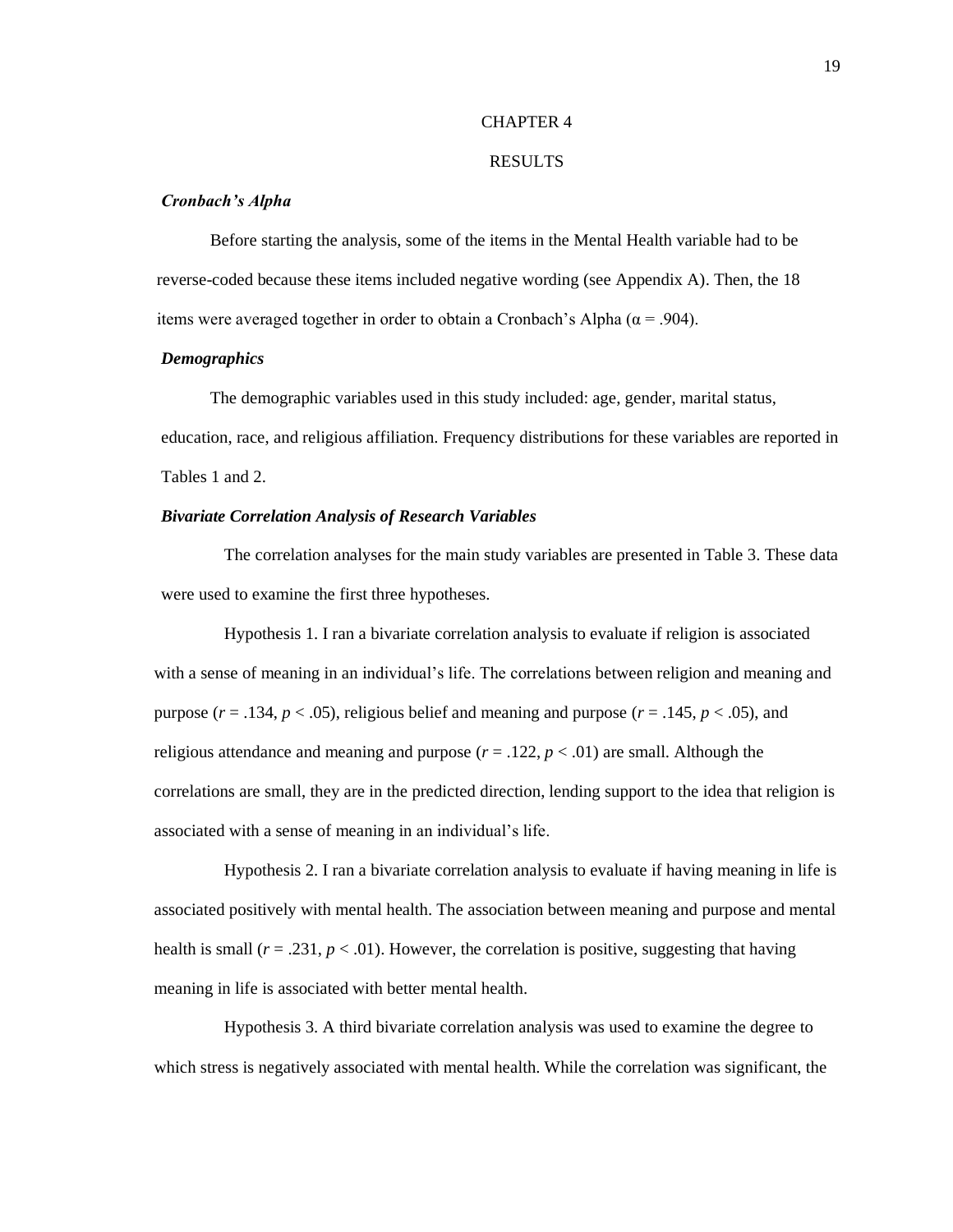correlation showed a positive association between stress and mental health ( $r = .228$ ,  $p < .01$ ). This result is counter to the third hypothesis, that stress would be associated with poorer mental health.

#### *Moderation Analysis with PROCESS Macro*

Hypothesis 4. I ran two separate multiple regression analyses using Hayes (2021) Process Macro, Model 3, to test for moderation effects. In the first multiple regression analysis, with the Religious Belief variable, the overall model was significant, but the interaction was not, F(7, 1351)  $= 23.07, p < .001, R = .33$ . There was only one significant prediction found, meaning and purpose significantly predicted mental health ( $\beta = .19$ , SE = .07, 95% CI: [.04, .33]. In the second multiple regression analysis, with the Religious Attendance variable the overall model also was significant, but the interaction was not,  $F(7, 1365) = 24.74$ ,  $p < .001$ ,  $R = .34$ . Like the first analysis there was only one significant prediction found, with meaning and purpose significantly predicting mental health ( $\beta = .19$ ,  $SE = .04$ ,  $95\%$  CI: [.10, .27]). There were no other significant interactions in both analyses, which are shown in Appendices B and C. This suggests that having meaning and purpose leads to better mental health.

#### *Supplemental Analyses*

#### **Bivariate Correlation Analysis of Research Variables.**

The supplemental correlation analyses for the main study variables are presented in Table 4. These data were used to examine the first three hypotheses.

Hypothesis 1. I ran a bivariate correlation analysis to evaluate if religion is associated with a sense of meaning in an individual's life. The correlations between religious belief and meaning and purpose  $(r = .145, p < .01)$ , and religious attendance and meaning and purpose  $(r = .145, p < .01)$ . .127,  $p < .01$ ) are small. Although the correlations are small, they are in the predicted direction, lending support to the idea that religion is associated with a sense of meaning in an individual's life.

Hypothesis 2. I ran a bivariate correlation analysis to evaluate if having meaning in life is associated positively with mental health. The association between meaning and purpose and mental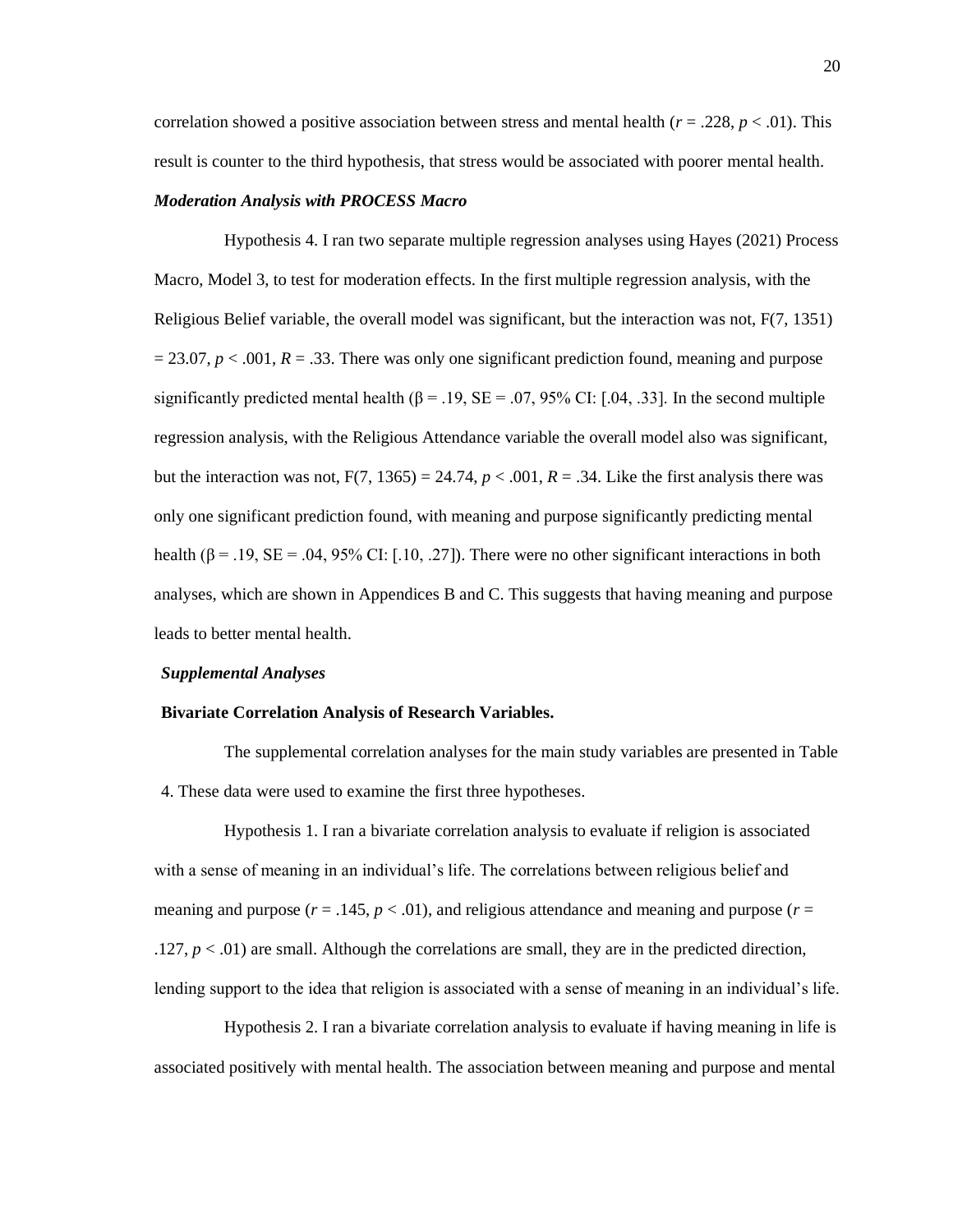health is small  $(r = .312, p < .01)$ . However, the correlation is positive, suggesting that having meaning in life is associated with better mental health.

Hypothesis 3. A third bivariate correlation analysis was used to examine the degree to which stress is negatively associated with mental health. The correlation showed a small, but significant negative association between stress and meaning and purpose  $(r = -16, p < .01)$ . This is contrary to what was found in the prior analysis.

### **Moderation Analysis with PROCESS Macro.**

Hypothesis 4. I ran two separate multiple regression analyses using Hayes (2021) Process Macro, Model 3, to test for moderation effects. In the first multiple regression analysis, with the Religious Belief variable, the overall model was significant, but the interaction was not, F(7, 1269)  $= 25.77$ ,  $p < .001$ ,  $R = .35$ . There was only one significant prediction found, meaning and purpose significantly predicted mental health ( $\beta$  = .20, SE = .07, 95% CI: [.06, .35]. In the second multiple regression analysis, with the Religious Attendance variable the overall model also was significant, but the interaction was not,  $F(7, 1271) = 26.76$ ,  $p < .001$ ,  $R = .37$ . However, two predictions were supported by the data. First, meaning and purpose significantly predicted mental health ( $\beta$  = .18, SE  $= .05, 95\%$  CI:  $[.09, .27]$ ). Secondly, the magnitude of stressful life events significantly predicted mental health ( $\beta$  = -.04, SE = .17, 95% CI: [-.07, -.007]). There were no other significant interactions in both analyses, which are shown in Appendices D and E.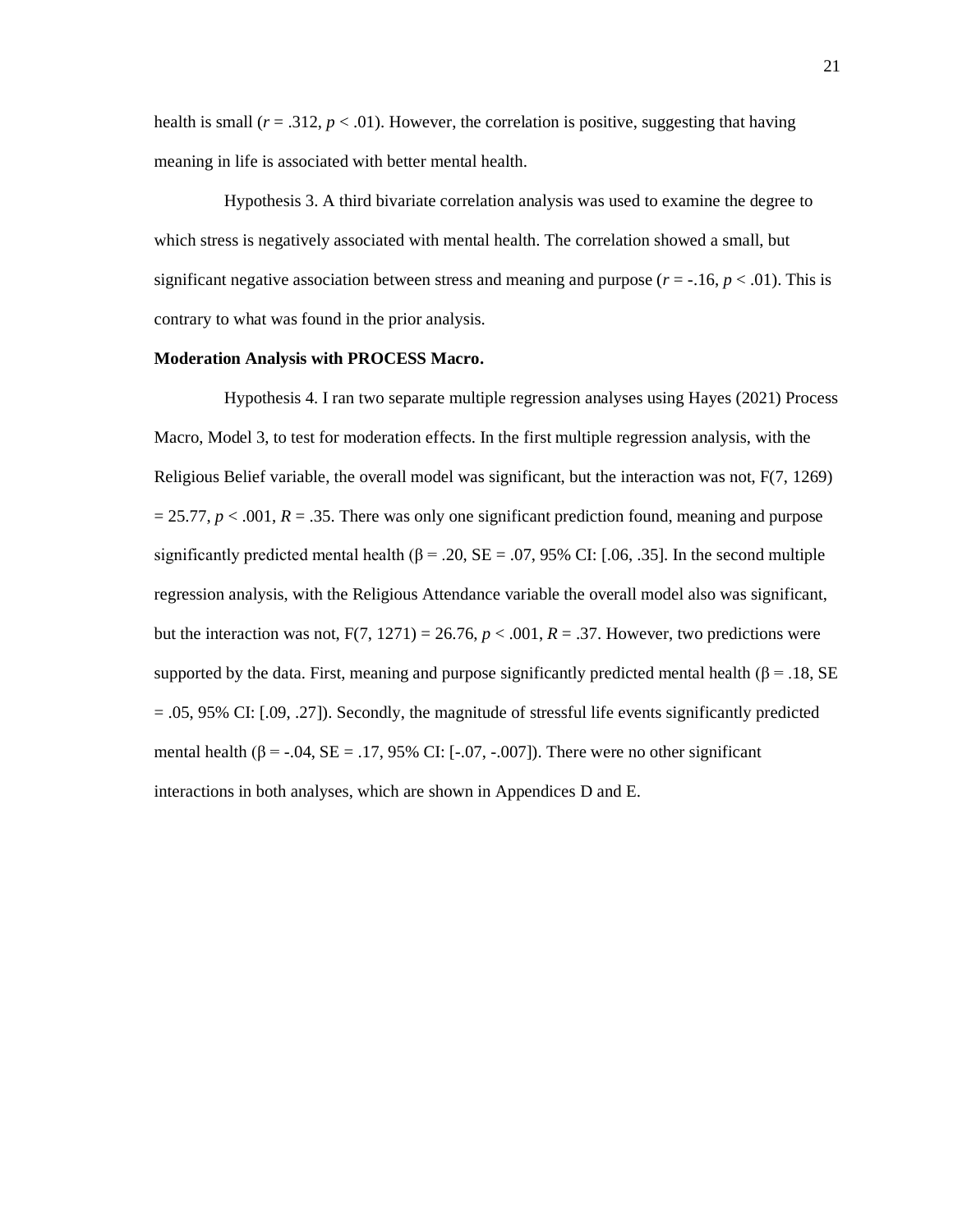Table 3.

*Correlation Coefficients for Study Variables.*

| Variables                | M    | SD    |           |         |         |      |
|--------------------------|------|-------|-----------|---------|---------|------|
| 1. Mental Health         | 3.00 | .560  |           |         |         |      |
| 2. Stressful Life Events | .892 | 1.02. | $.228***$ |         |         |      |
| 3. Meaning & Purpose     | 3.29 | .595  | $.231**$  | $-.040$ |         |      |
| 4. Religious Belief      | 2.68 | 1.07  | .021      | .003    | $.145*$ |      |
| 5. Religious Attendance  | 3.32 | 2.57  | $.062*$   | $-.011$ | $122**$ | 84** |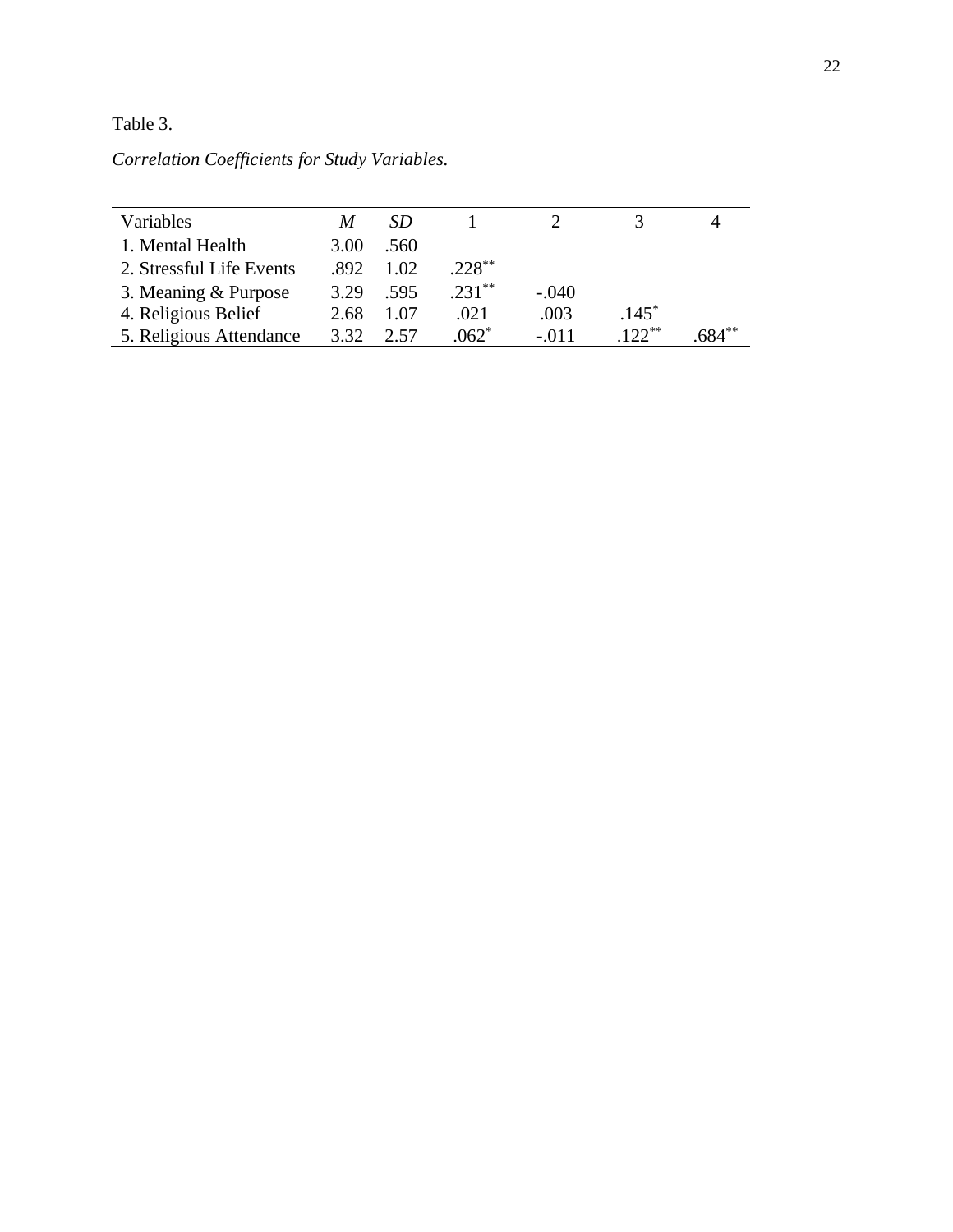Table 4.

| Variables               | M    | SD   |            |          |           |          |
|-------------------------|------|------|------------|----------|-----------|----------|
| 1. Mental Health        | 3.19 | .477 |            |          |           |          |
| 2. Stress Magnitude     | 4.92 | 5.64 | $-0.16***$ |          |           |          |
| 3. Meaning & Purpose    | 3.29 | .592 | $312**$    | $-0.006$ |           |          |
| 4. Religious Belief     | 2.69 | 1.07 | $.078***$  | $-0.022$ | $.145***$ |          |
| 5. Religious Attendance | 3.35 | 2.56 | $.107**$   | $-0.045$ | $127**$   | $n84***$ |

*Correlation Coefficients for Supplemental Analysis Variables.*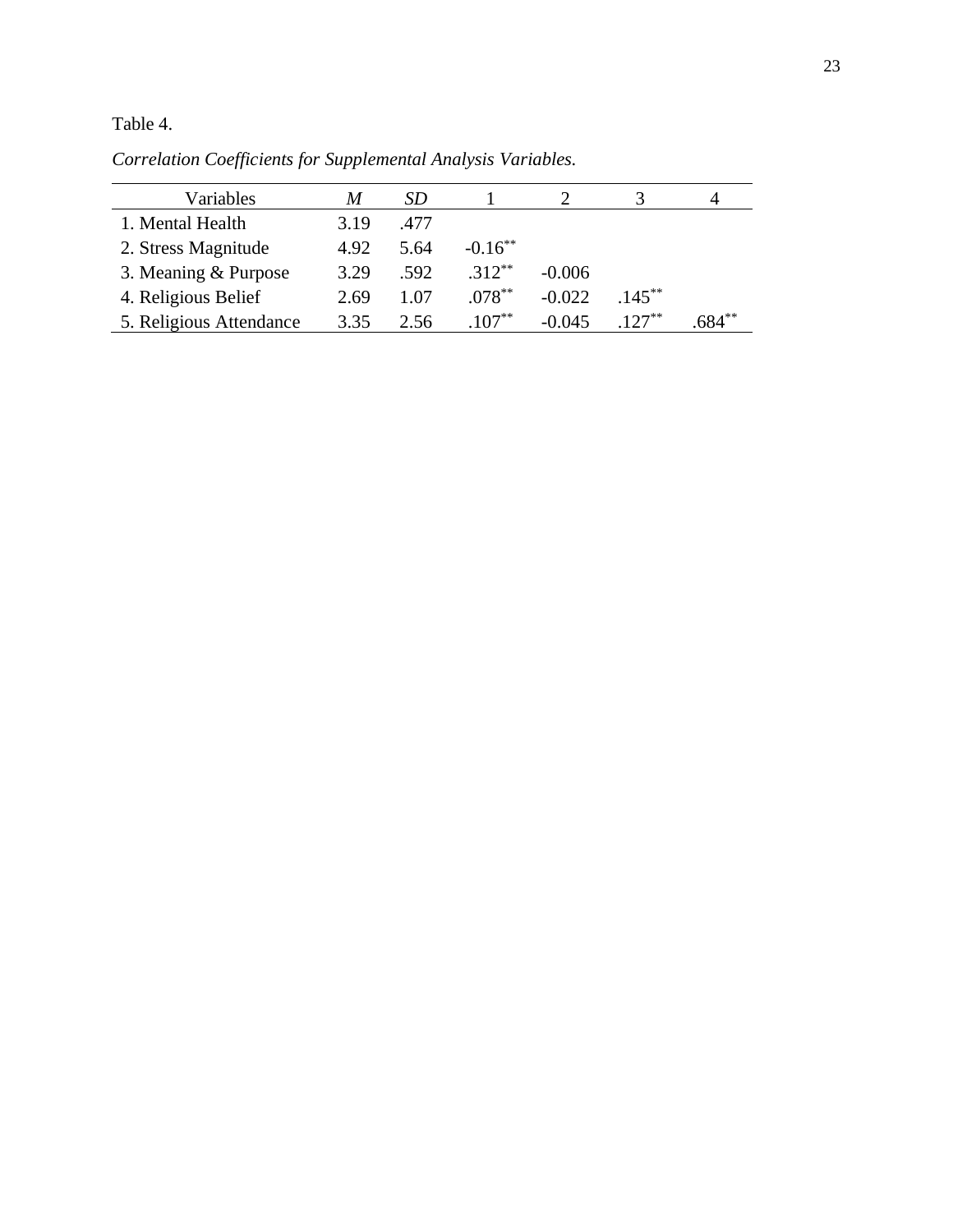#### CHAPTER 5

#### **DISCUSSION**

#### *Review of Purpose*

The current study aimed to examine the relationship between religion, meaning and purpose, stressful life events, and mental health in a sample of adults, using the BRS-V. Based on a review of the literature the following hypotheses were formulated: (1) Religion gives meaning to an individual's life, (2) having meaning in life improves one's mental health, (3) stress is negatively associated with mental health. My final hypothesis was that (4) meaning moderates the negative relationship between stress and mental health, such as that as the sense of meaning increases, the negative correlation between stress and mental health will decrease.

#### *Bivariate Correlation Analysis*

Although Hypotheses 1 and 2 – that religion is associated to greater meaning in a person's life, and that having meaning is associated with improved mental health – were supported, the magnitude of the correlations were quite modest. The direction of the effect is consistent with Ardelt (2003), who confirmed that there is a positive association between religion and the belief that there is meaning and purpose in life. Additionally, this effect is consistent with Galek et al. (2015), who found that the belief that life lacks meaning and purpose had a significant positive association with mental health.

Curiously, the data here showed that stress is positively associated with mental health, rather than negatively associated with mental health as predicted in Hypothesis 3. Although, this was an unexpected result, there is research to support this finding. According to this literature, there is a type of stress that is associated with positive feelings and a healthy physical state after going through stressful life events (Kupriyanov & Zhdanov, 2014). This type of stress is called eustress. Many studies have shown that individuals who go through stressful life events, can achieve positive results and traits that help to facilitate the process (Britt et al., 2001). These individuals gain psychological resources, like hardiness and resilience, that help to cope with adversity and to adapt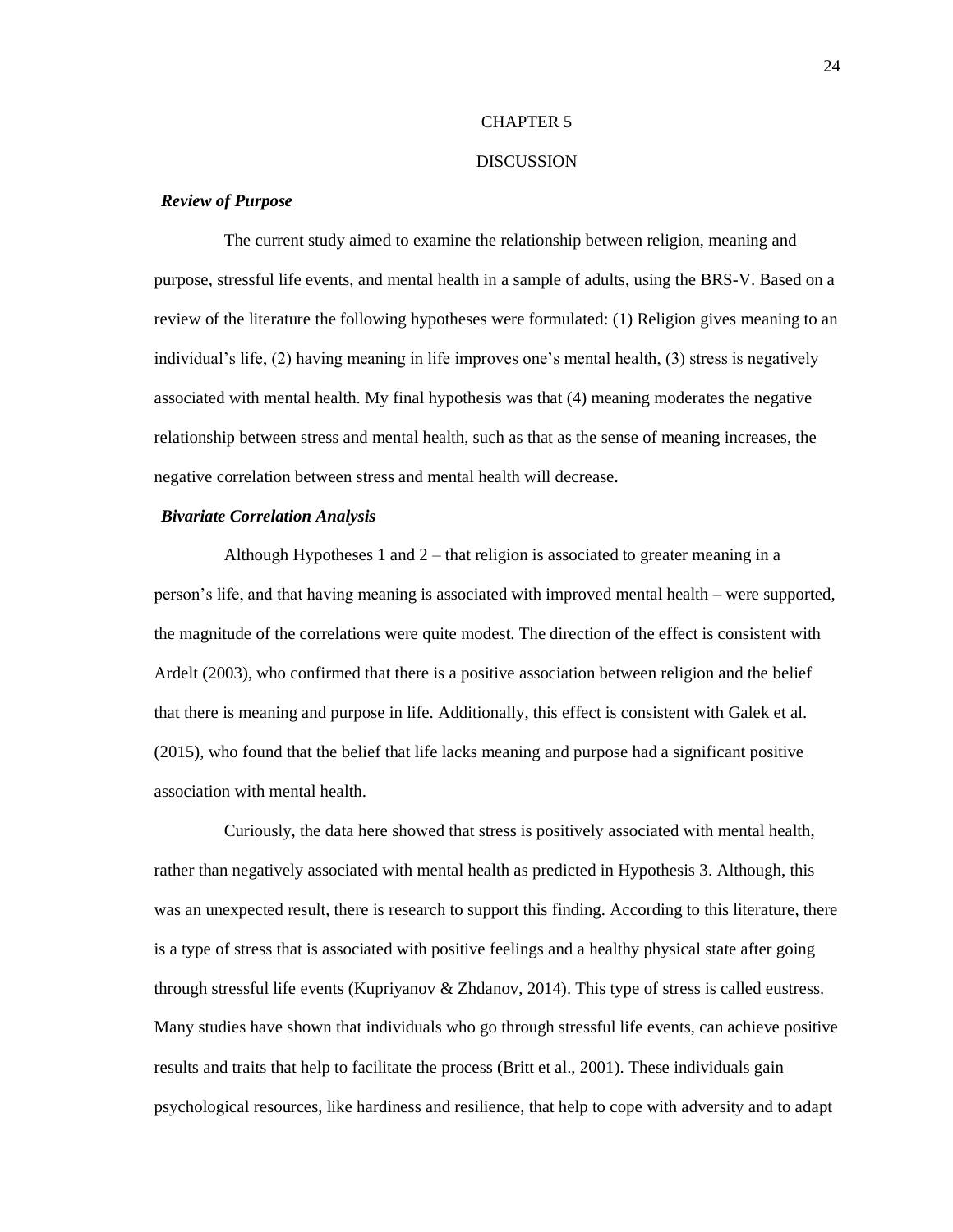to future stressful life events (Ben-Zur & Michael, 2020). Overall, these individuals that gain psychological resources and see positive change, tend to have less depression and more positive well-being (Helgeson et al., 2006; Koutrouli et al., 2012). Therefore, it is likely that individuals in the current study were exhibiting eustress, rather than distress.

#### *Moderation Analysis with PROCESS Macro*

The results of the moderation analyses showing no significant effect among the interactions, are somewhat inconsistent with previous literature. Many studies have found that religion provides resources, such as a sense of fulfillment, that facilitates a person's ability to address severe challenges in life (Galek et al., 2015; Stauner, 2009; Hood et al., 2009; Rafferty, 2015). On the other hand, some research has indicated that this effect, that religion plays a positive role in people's efforts to cope, is inconsistent or unreliable. For example, higher levels of religiousness have been associated with lower levels of depression (Pargament & Lomax, 2013). Highly religious individuals who faced severe life stressors showed lower levels of depression than did less religious individuals facing similar stressors. Furthermore, other studies have found that religion has no effect on mental health, which is similar to what is found in the current study (Blazer & Palmore et al., 1976; Ferraro & Albrecht-Jensen, 1991). A potential factor influencing the results in the present study is that most members of the BRS did not report a stressful life event. The degree to which this data set reflects stress levels in the broader population is not clear and may be a factor impacting the failure to find a significant moderation effect.

Another study has tested similar hypotheses using an earlier version of the BRS. Galek and colleagues (2015) used the BRS-IV to test the degree to which the belief that life lacks meaning and purpose moderates the association of religious commitment on psychiatric symptoms. These researchers found that highly religious individuals who believed their lives lacked meaning and purpose experienced more frequent symptoms of social anxiety, paranoia, and obsession than individuals who were less religious or highly religious individuals who believed their lives have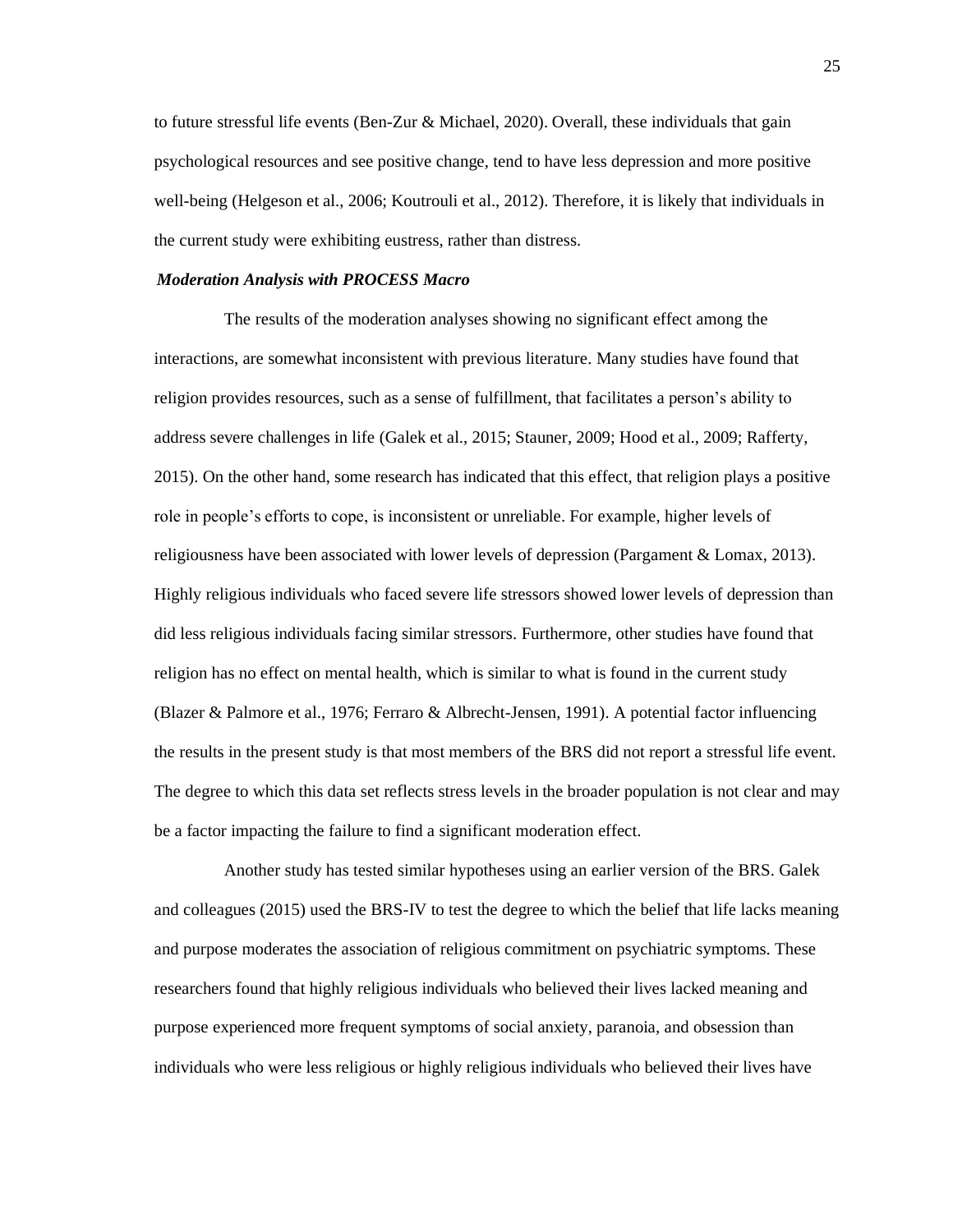meaning and purpose. The result of the study completed by Galek et al., (2015) and the result of the current study lends to the idea that this effect is inconsistent.

#### *Supplemental Analyses*

Like the previous analyses, Hypotheses 1 and 2 – that religion is associated to greater meaning in a person's life, and that having meaning is associated with improved mental health – were supported. However, unlike the previous analysis, the data showed that stress is negatively associated with mental health. Although the magnitude of the correlation was quite modest, this association was predicted in Hypothesis 3. A potential factor influencing the results in the present study, is that most members of the BRS indicated that an event like a death of a loved one and experiencing a failure was more stressful than an event like a birth of a child or getting married. The result of the supplemental moderation analyses showing no significant effect among the interactions continues to lend to the idea that this effect is inconsistent.

#### *Limitation*

The current study included a limitation worth noting. The BRS, although a well-regarded dataset, was not specifically made to answer these types of questions. In order to get the variables I needed, I had to combine multiple items into one variable. Because of this, there was only one meaning and purpose question and two questions regarding religiousness. This may have led to a poor operationalization of these constructs. Although the BRS has been used to answer a variety of questions regarding a wide range of topics, the items used in a survey such as this may not be ideal for all purposes. Future researchers in this area should consider relying on measures specifically developed for testing the hypothesis.

#### *General Conclusions*

Overall, despite these limitations, these results add to our knowledge and understanding of the relationship between religion, meaning and purpose, stress, and mental health outcomes.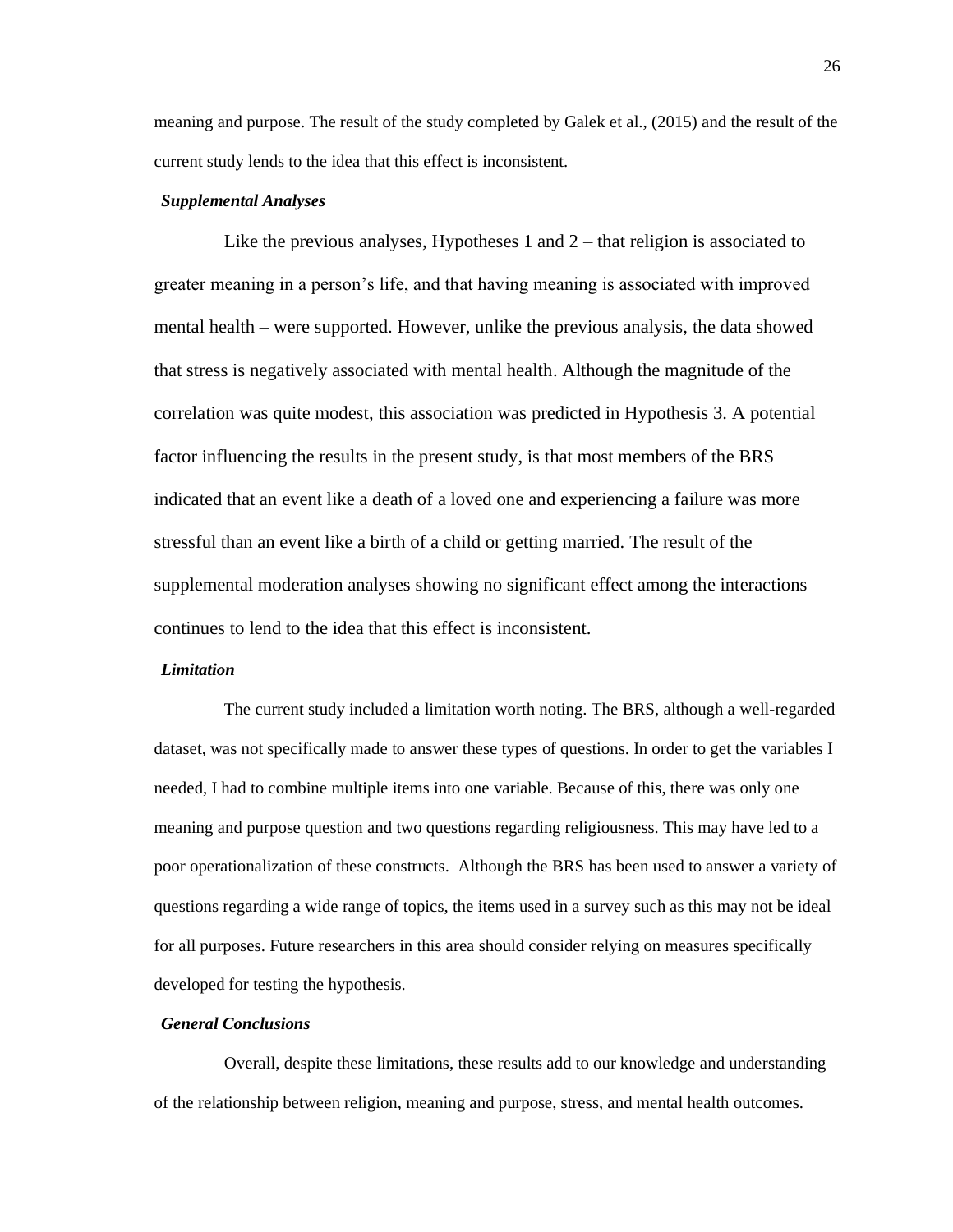Specifically, these results confirm the positive associations between religion, meaning, and mental health. Furthermore, they provide insight on future research directions involving religion, meaning and purpose, stressful life events, and mental health. Future research should continue to test these relationships and the interactions between them but should rely on robust operationalizations of these constructs.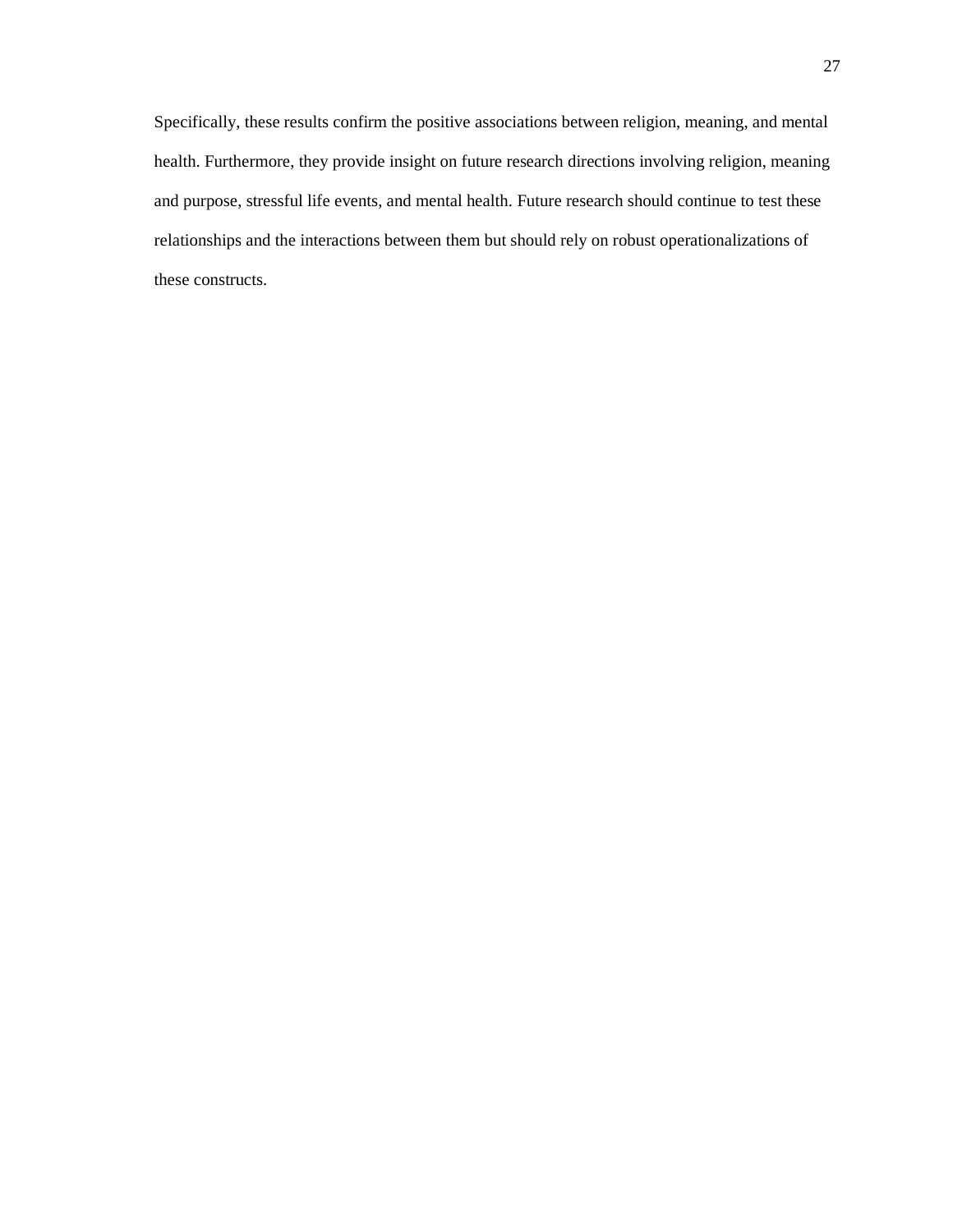

SLE X MP =  $.02, p = .63$ 

Figure 1: First moderation analysis with Religious Belief, Meaning & Purpose, Stressful Life Events, and Mental Health Interactions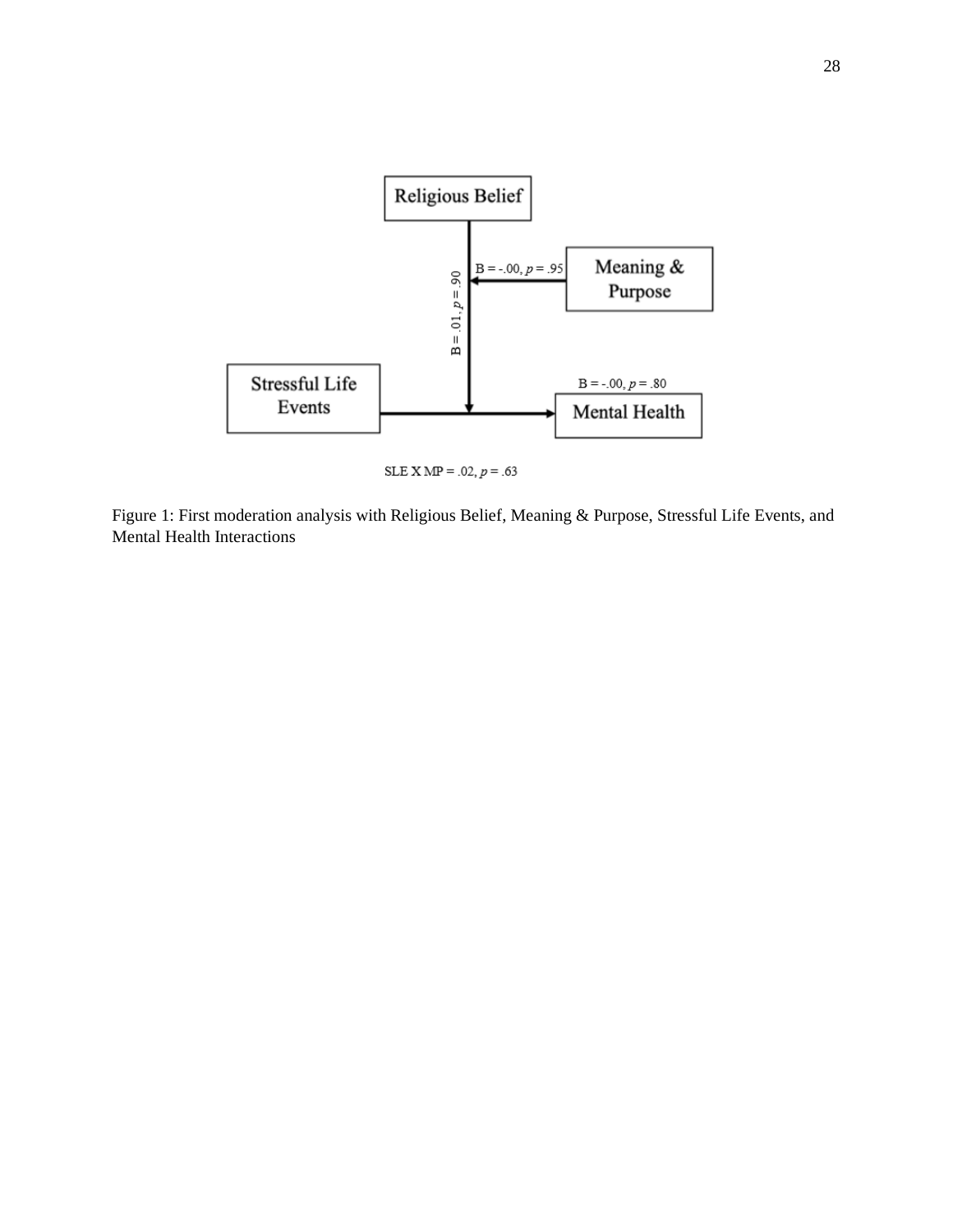

SLE X MP = .00,  $p = .91$ 

Figure 2: Second moderation analysis with Religious Attendance, Meaning & Purpose, Stressful Life Events, and Mental Health Interactions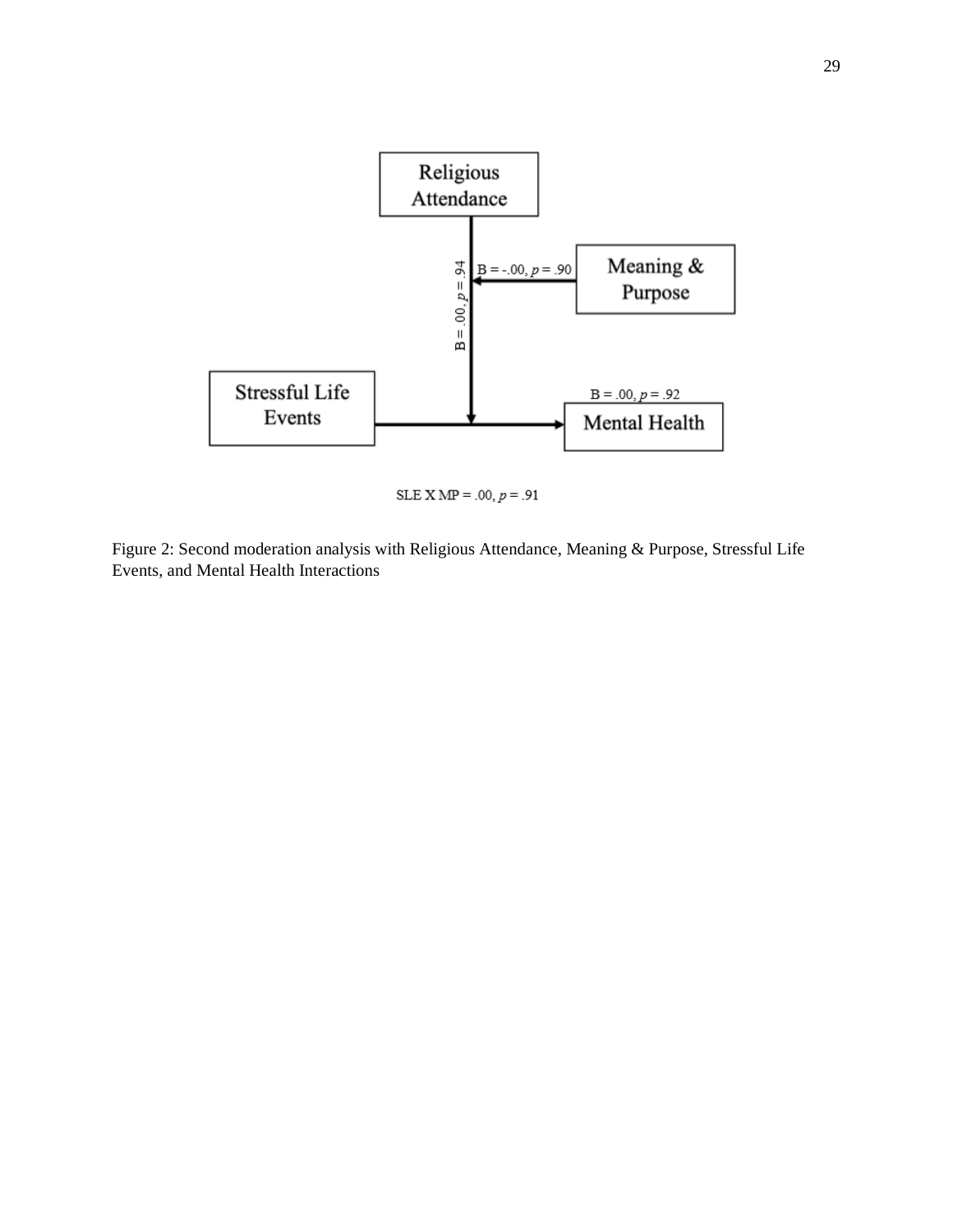#### **REFERENCES**

- Ardelt, A. L., and S. E. Eichenberger. "In Search for Meaning: The Differential Role of Religion for Middle-Aged and Older Persons Diagnosed with a Life-Threatening Illness." *Journal of Religion, Spirituality & Aging* 20 (2008): 288–312. [https://doi.org/10.1080/15528030802232353.](https://doi.org/10.1080/15528030802232353)
- Ardelt, M. "Effects of Religion and Purpose in LIfe on Elders' Subjective Well-Being and Attitudes Toward Death." *Journal of Religious Gerontology* 14, no. 4 (2003): 55–77. [https://doi.org/10.1300/J078v14n04\\_04.](https://doi.org/10.1300/J078v14n04_04)
- Baylor Religion Survey. (2017). *American values, mental health, and using technology in the age of Trump: Findings from the Baylor Religion Survey.* Accessed March 23, 2022. <https://www.baylor.edu/baylorreligionsurvey/doc.php/292546.pdf>
- Ben-Zur, H., and K. Michael. "Positivity and Growth Following Stressful Life Events: Associations with Psychological Health, and Economic Resources." *International Journal of Stress Management* 27, no. 2 (2020): 126–34. [https://doi.org/10.1037/str0000142.](https://doi.org/10.1037/str0000142)
- Blazer, D., and Palmore, E. "Religion and Aging in a Longitudinal Panel." *The Gerontologist* 16, no. 1 (1976): 82–85. [https://doi.org/10.1093/geront/16.1\\_Part\\_1.82.](https://doi.org/10.1093/geront/16.1_Part_1.82)
- Brennan, S. J. "Coping Methods of Male and Female NCAA Division I Basketball Referees under Stressful Game Conditions," 2001.
- Britt, T. W., A. B. Adler, and P. T. Bartone. "Deriving Benefits from Stressful Events: The Role of Engagement in Meaningful Work and Hardiness." *Journal of Occupational Health Psychology* 6, no. 1 (2001): 53–63. [https://doi.org/10.1037/1076-8998.6.1.53.](https://doi.org/10.1037/1076-8998.6.1.53)
- Carleton, R. A., P. Esparza, P. J. Thazter, and K. E. Grant. "Stress, Religious Coping Resources, and Depressive Symptoms in an Urban Adolescent Setting." *Journal for the Scientific Study of Religion* 47, no. 1 (2008): 113–21. [https://doi.org/10.1111/j.1468-5906.2008.00395.x.](https://doi.org/10.1111/j.1468-5906.2008.00395.x)
- Chamberlain, K., and S. Zika. "Religiosity, Life Meaning and Wellbeing: Some Relationships in a Sample of Women." *Journal for the Scientific Study of Religion* 27, no. 3 (1988): 411–20. [https://doi.org/10.2307/1387379.](https://doi.org/10.2307/1387379)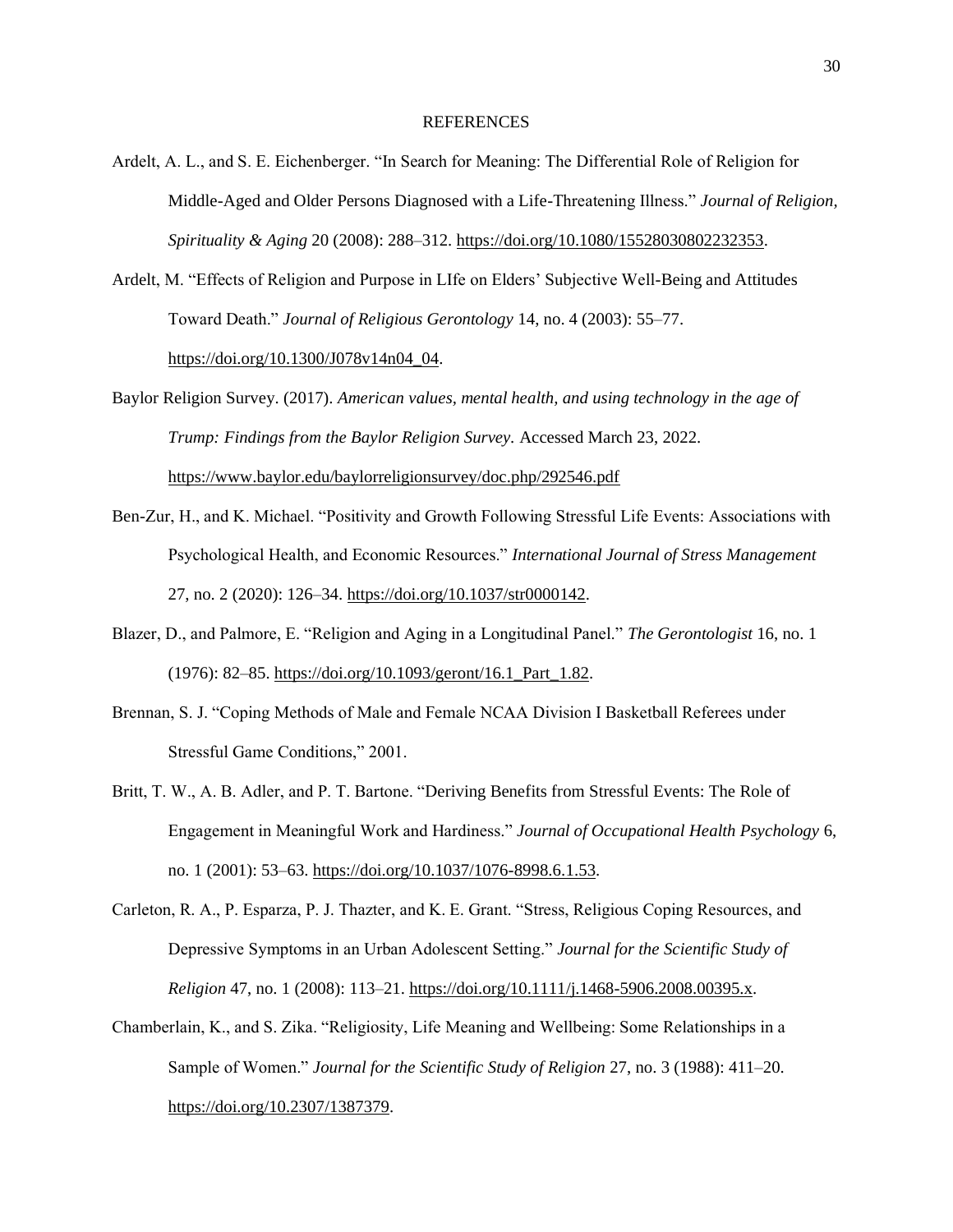- Coyle, J. C. "Spirituality and Health: Towards a Framework for Exploring the Relationship between Spirituality and Health." *Journal of Advanced Nursing* 37, no. 6 (2002): 589–97. [https://doi.org/10.1046/j.1365-2648.2002.02133.x.](https://doi.org/10.1046/j.1365-2648.2002.02133.x)
- Ferraro, K. F., and C. M. Albrecht-Jensen. "Does Religion Influence Adult Health?" *Journal for the Scientific Study of Religion* 30, no. 2 (1991): 193–202.
- Fry, P. S. "Religious Involvement, Spirituality and Personal Meaning in Life: Existential Predictors of Psychological Wellbeing in Community-Residing and Institutional Care Elders." *Aging & Mental Health* 4, no. 4 (2000): 375–87. [https://doi.org/10.1080/713649965.](https://doi.org/10.1080/713649965)
- Galek, K., K. J. Flannelly, C. G. Ellison, N. R. Silton, and K. R. B. Jankowski. "Religion, Meaning and Purpose, and Mental Health." *Psychology of Religion and Spirituality* 7, no. 1 (2015): 1–12. [https://doi.org/10.1037/a0037887.](https://doi.org/10.1037/a0037887)
- Graham, S., S. Furr, C. Flowers, and M. T. Burke. "Research and Theory Religion and Spirituaity in Coping with Stress" 46 (2001): 2–13[. https://doi.org/10.1002/j.2161-007X.2001.tb00202.x.](https://doi.org/10.1002/j.2161-007X.2001.tb00202.x)
- Harlow, L. L., M. D. Newcomb, and P. M. Bentler. "Depression, Self-Derogation, Substance Use, and Suicide Ideation: Lack of Purpose in Life as a Mediational Factor." *Journal of Clinical Psychology* 42, no. 1 (1986): 5–21. [https://doi.org/10.1002/1097-4679\(198601\)42:1<5::AID-](https://doi.org/10.1002/1097-4679(198601)42:1%3c5::AID-JCLP2270420102%3e3.0.CO;2-9)[JCLP2270420102>3.0.CO;2-9.](https://doi.org/10.1002/1097-4679(198601)42:1%3c5::AID-JCLP2270420102%3e3.0.CO;2-9)
- Helgeson, V. S., K. A. Reynolds, and P. L. Tomich. "A Meta-Analytic Review of Benefit Finding and Growth." *Journal of Consulting and Clinical Psychology* 74, no. 5 (2006): 797–816. [https://doi.org/10.1037/0022-006X.74.5.797.](https://doi.org/10.1037/0022-006X.74.5.797)
- Holmes, J. D., and S. I. Hardin. "Religiosity, Meaning in LIfe, and Clinical Symptomology: A Comparison of African-American and European-American College Students." *Journal of College Student Psychotherapy* 23 (2009): 103–17. [https://doi.org/10.1080/87568220902743199.](https://doi.org/10.1080/87568220902743199)
- Hood, R. W., P. C. Hill, and B. Spilka. *The Psychology of Religion: An Empirical Approach*. 4th ed. The Guilford Press, 2009.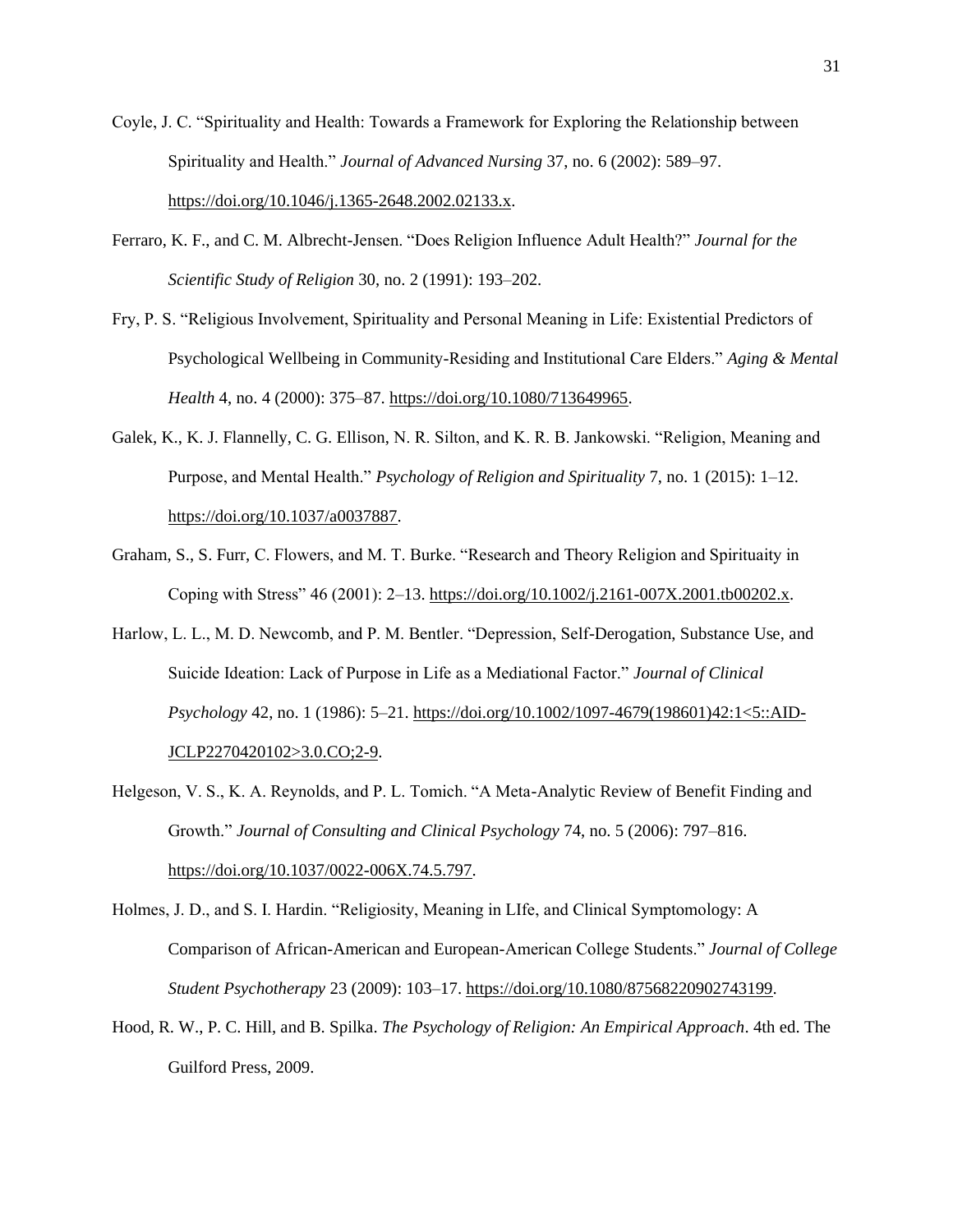- Hughes, D. E., and T. H. Peake. "Investigating the Value of Spiritual Well-Being and Psychosocial Development in Mitigating Senior Adulthood Depression." *Activities, Adaptation & Aging* 26 (2002): 15–35. [https://doi.org/10.1300/J016v26n03\\_02.](https://doi.org/10.1300/J016v26n03_02)
- Jung, J. H. "Childhood Adversity, Religion, and Change in Mental Health." *Research on Aging* 40, no. 2 (2018): 155–79[. https://doi.org/10.1177/0164027516686662.](https://doi.org/10.1177/0164027516686662)
- Kidwai, R. "The Effect of Spirituality and Religious Attendance on the Relationship between Psychological Distress and Negative Life Events." *Social Psychiatry Epidemiology* 49 (2014): 487–97.
- Kinner, R. T., A. T. Metha, J. S. Keim, J. L. Okey, R. L. Adler-Tabia, M. A. Berry, and S. W. Mulvenon. "Depression, Meaninglessness, and Substance Abuse in 'Normal' and Hospitalized Adolescents." *Journal of Alcohol and Drug Education* 39, no. 2 (2000): 101–11.
- Koenig, H. G. "Religion, Spirituality, and Aging." *Aging & Mental Health* 10, no. 1 (2006): 1–3. [https://doi.org/10.1080/13607860500308132.](https://doi.org/10.1080/13607860500308132)
- Koenig, H. G., L. S. Berk, N. S. Daher, M. J. Pearce, D. L. Bellinger, C. J. Robins, B. Nelson, S. F. Shaw, H. J. Cohen, and M. B. King. "Religious Involvement Is Associated with Greater Purpose, Optimism, Generosity, and Gratitude in Persons with Major Depression and Chronic Medical Illness." *Journal of Psychosomatic Research* 77, no. 2 (2014): 135–43. [https://doi.org/10.1016/j.jpsychores.2014.05.002.](https://doi.org/10.1016/j.jpsychores.2014.05.002)
- Koutrouli, N., F. Anagnostopoulos, and G. Potamianos. "Posttraumatic Stress Disorder and Posttraumatic Growth in Breast Cancer Patients: A Systematic Review." *Women & Health* 52, no. 5 (2012): 503–16.
- Krause, N. "Religious Meaning and Subjective Well-Being in Late Life." *Journal of Gerontology* 58B, no. 3 (2003): S160–70[. https://doi.org/10.1093/geronb/58.3.S160.](https://doi.org/10.1093/geronb/58.3.S160)
- Krok, D. "Religiousness, Spirituality, and Coping with Stress among Late Adolescents: A Meaning-Making Perspective." *Journal of Adolescence* 45 (2015): 196–203.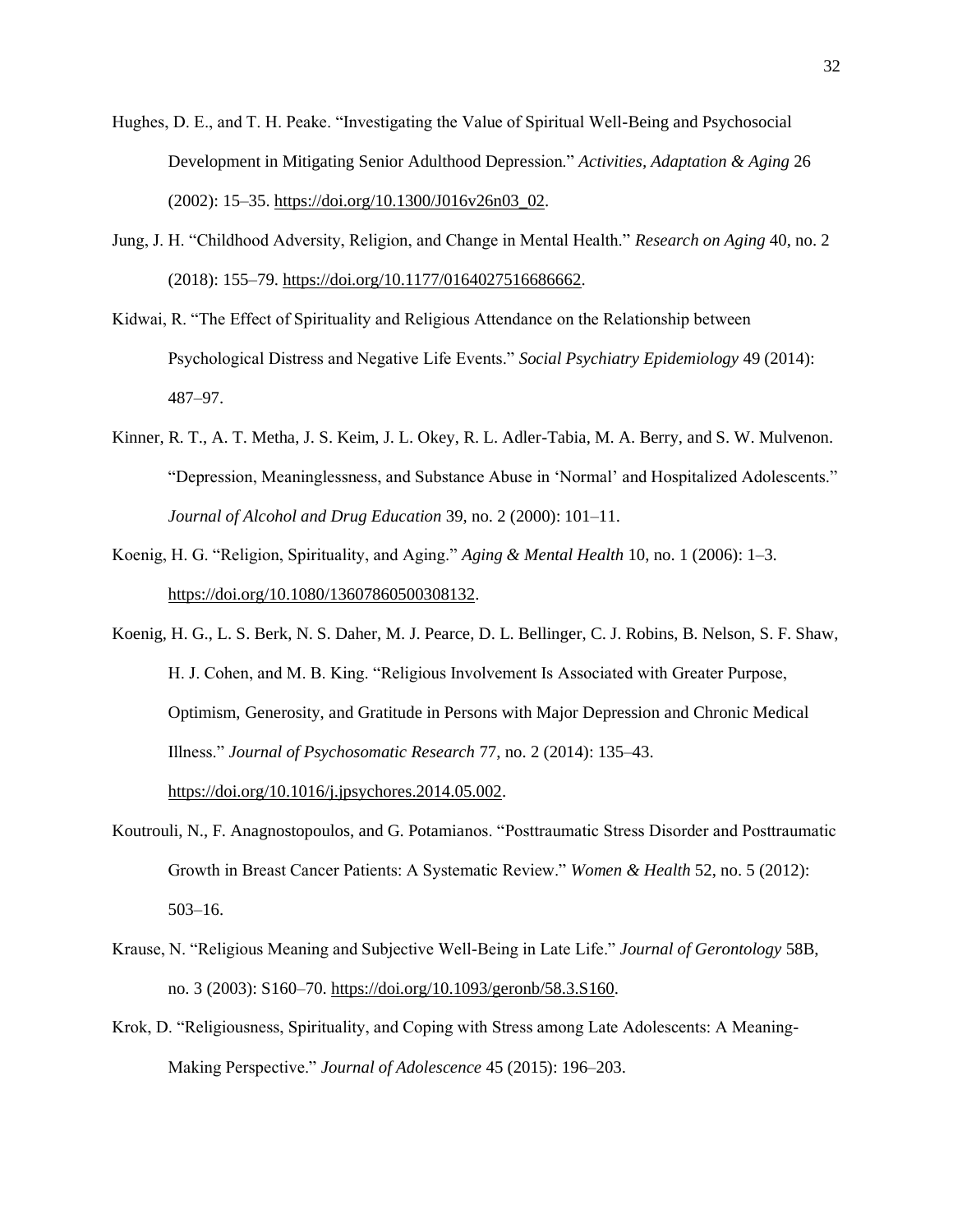Krumrei, E. J. "Spiritual Stress and Coping Model of Divorce: A Longitudinal Study." *Journal of Family* 25, no. 6 (2011): 973–85.

Kupriyanov, R., and R. Zhdanov. "The Eustress Concept: Problems and Outlooks." *World Journal of Medical Sciences* 11, no. 2 (2014): 179–85. [https://doi.org/DOI:](https://doi.org/DOI:%2010.5829/idosi.wjms.2014.11.2.8433)  [10.5829/idosi.wjms.2014.11.2.8433.](https://doi.org/DOI:%2010.5829/idosi.wjms.2014.11.2.8433)

- Lee, B. "Moderating Effects of Religious/Spiritual Coping in the Relation Between Perceived Stress and Psychological Well-Being." *Pastoral Psychology* 55 (2007): 751–59[. https://doi.org/DOI](https://doi.org/DOI%2010.1007/s11089-007-0080-3)  [10.1007/s11089-007-0080-3.](https://doi.org/DOI%2010.1007/s11089-007-0080-3)
- Lewinson, T., K Hurt, and A. K. Hughes. "'I Overcame That With God's Hand on Me': Religion and Spirituality Among Older Adults to Cope with Stressful Life Situations." *Journal of Religion & Spirituality in Social Work: Social Thought* 34, no. 3 (2015): 285–303. [https://doi.org/DOI:](https://doi.org/DOI:%2010.1080/15426432.2015.1009610)  [10.1080/15426432.2015.1009610.](https://doi.org/DOI:%2010.1080/15426432.2015.1009610)
- Lewis, C. A., S. Joseph, and K. E. Noble. "Is Religiosity Associated with Life Satisfaction?" *Psychological Reports* 79, no. 2 (1996): 329–430. [https://doi.org/10.2466/pr0.1996.79.2.429.](https://doi.org/10.2466/pr0.1996.79.2.429)
- Lewis, C. A., C. Lanigan, S. Joseph, and J. De Fockert. "Religiosity and Happiness: No Evidence for an Association among Undergraduates." *Personality and Individual Differences* 22, no. 1 (1997): 119–21. [https://doi.org/DOI: 10.1016/s0191-8869\(97\)88910-6.](https://doi.org/DOI:%2010.1016/s0191-8869(97)88910-6)
- Lewis, C. A., J. Maltby, and S. Burkinshaw. "Religion and Happiness: Still No Association." *Journal of Beliefs & Values* 21, no. 2 (2000): 233–36[. https://doi.org/10.1080/713675504.](https://doi.org/10.1080/713675504)
- Lorenz, L., A. Doherty, and P. Casey. "The Role of Religion in Buffering the Impact of Stressful Life Events on Depressive Symptoms in Patients with Depressive Episodes or Adjustment Disorder." *International Journal of Environmental Research and Public Health* 16 (2019): 1–13.

Nelson, J. M. *Psychology, Religion, and Spirituality*. Springer, 2009.

Newson, M., M. Buhrmester, D. Xygalatas, and H. Whitehouse. "Go WILD, Not WEIRD." *Journal for the Cognitive Science of Religion* 6, no. 1–2 (2020): 80–106. [https://doi.org/10.1558/jcsr.38413.](https://doi.org/10.1558/jcsr.38413)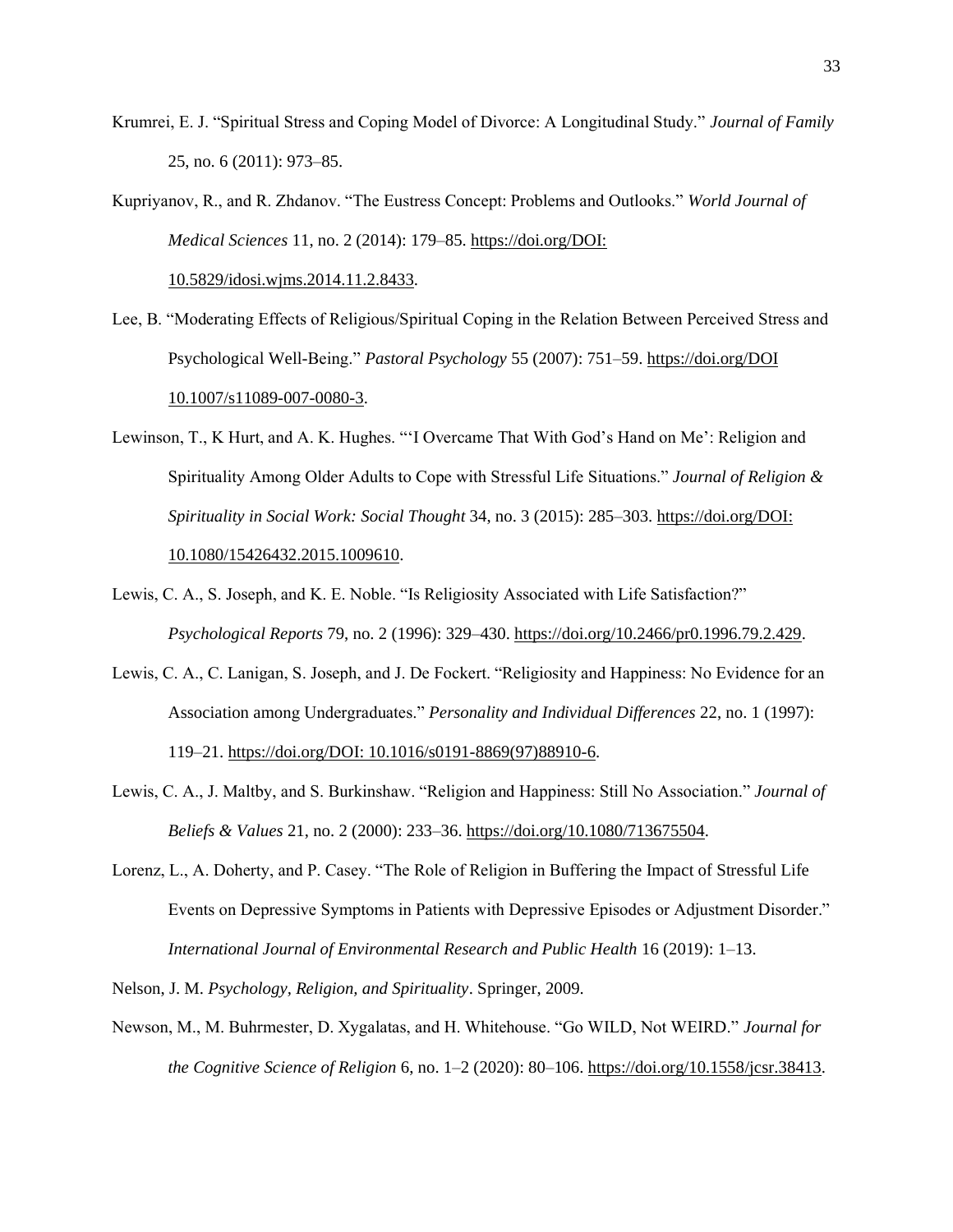- O'Connor, D. B., J. Cobb, and R. C. O'Connor. "Religiosity, Stress and Psychological Distress: No Evidence for an Association among Undergraduate Students." *Personality and Individual Differences* 34, no. 2 (2003): 211–17. [https://doi.org/10.1016/S0191-8869\(02\)00035-1.](https://doi.org/10.1016/S0191-8869(02)00035-1)
- Pargament, K. I., and J. W. Lomax. "Understanding and Addressing Religion among People with Mental Illness." *World Psychiatry* 12, no. 1 (2013): 26–32.
- Pargament, K. I., B. W. Smith, H. G. Koenig, and L. Perez. "Patterns of Positive and Negative Religious Coping with Major Life Stressors." *Journal for the Scientific Study of Religion* 27, no. 4 (1998): 710–24.
- Park, C. L. "Religion and Meaning." In *Handbook of the Psychology of Religion and Spirituality*, 357–79. The Guilford Press, n.d.
- Rafferty, K. A., A. K. Billing, and K. E. Mosack. "Spriituality, Religion, and Health: The Role of Communication, Appraisals, and Coping for Individuals Living with Chronic Illness." *Journal of Religious Health* 54 (2015): 1870–85. [https://doi.org/DOI 10.1007/s10943-014-9965-5.](https://doi.org/DOI%2010.1007/s10943-014-9965-5)
- Roming, S., and K. Howard. "Coping with Stress in College: An Examination of Spirituality, Social Support, and Quality of Life." *Journal of Mental Health, Religion & Culture* 22, no. 8 (2019): 832–43. [https://doi.org/10.1080/13674676.2019.1674794.](https://doi.org/10.1080/13674676.2019.1674794)
- Ross, C. E. "Religion and Psychological Distress." *Journal for the Scientific Study of Religion* 29, no. 2 (1990): 236–45[. https://doi.org/10.2307/1387431.](https://doi.org/10.2307/1387431)
- Spilka, B., P. Shaver, and L. A. Kirkpatrick. "A General Attribution Theory for the Psychology of Religion." *Journal for the Scientific Study of Religion* 24, no. 1 (1985): 1–20. [https://doi.org/10.2307/1386272.](https://doi.org/10.2307/1386272)
- Stauner, N., J. J. Exline, J. A. Wilt, K. I. Pargament, and J. B. Grubbs. "Stressful Life Events and Religiousness Predict Struggles about Religion and Spirituality." *Psychology of Religion and Spirituality* 11, no. 3 (2019): 291–96.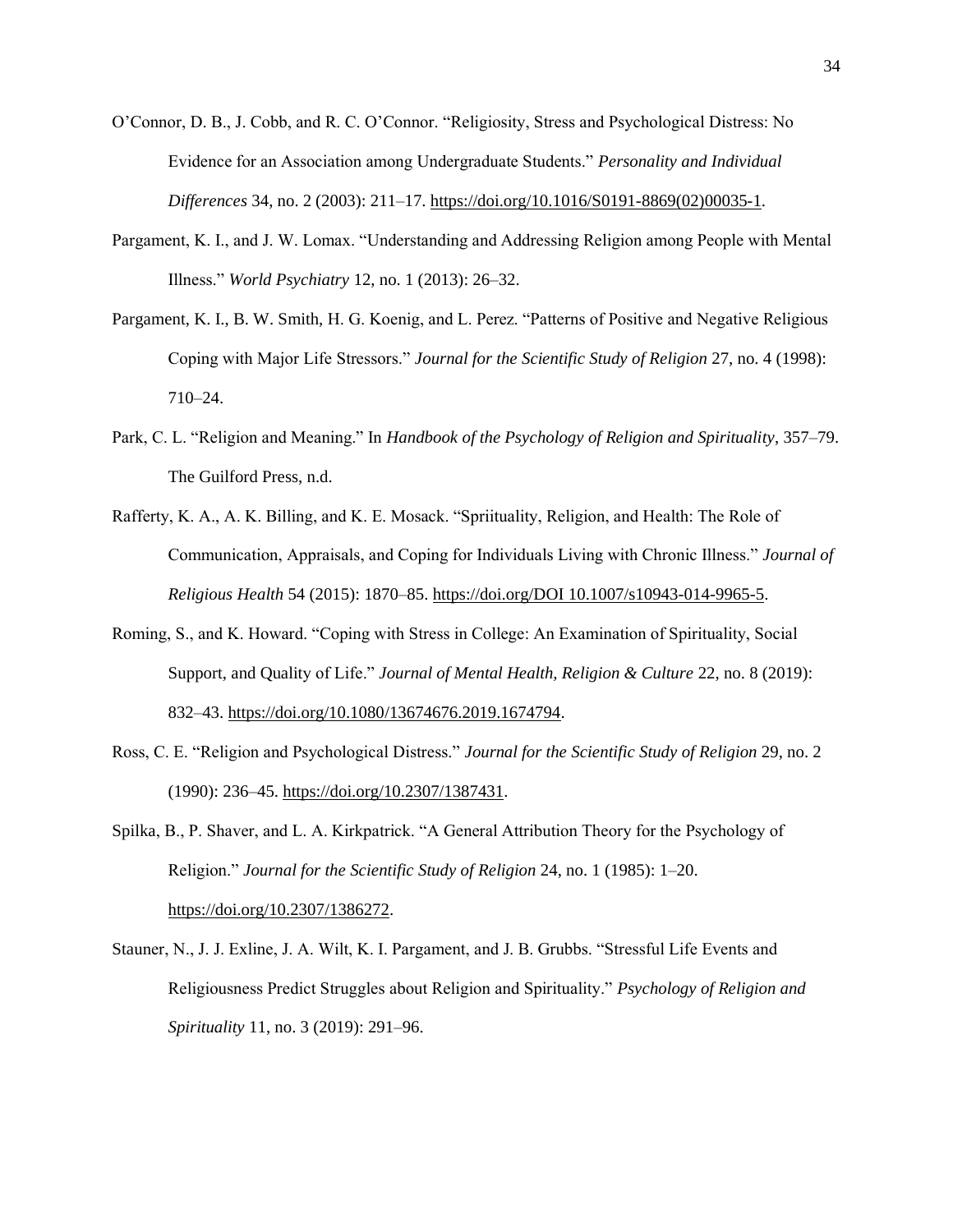# APPENDIX A

# MENTAL HEALTH VARIABLE ITEMS

In the past WEEK about how often have you had the following feelings?

- 1. I was bothered by things that usually don't bother me. \*
- 2. I could not shake off the blues, even with help from my family and my friends. \*
- 3. I felt I was just as good as other people. \*
- 4. I had trouble keeping my mind on what I was doing. \*
- 5. I felt depressed. \*
- 6. I felt too tired to do things. \*
- 7. I felt happy.
- 8. I enjoyed life.
- 9. I felt sad. \*
- 10. I felt that people disliked me. \*
- 11. I had fear of the worst happening. \*
- 12. I was nervous. \*
- 13. I felt my hands trembling. \*
- 14. I had a fear of dying. \*
- 15. I felt faint. \*
- 16. I felt bored.\*
- 17. I felt that I missed out on a fun activity.\*
- 18. I felt angry. \*

\*Reverse-coded variables.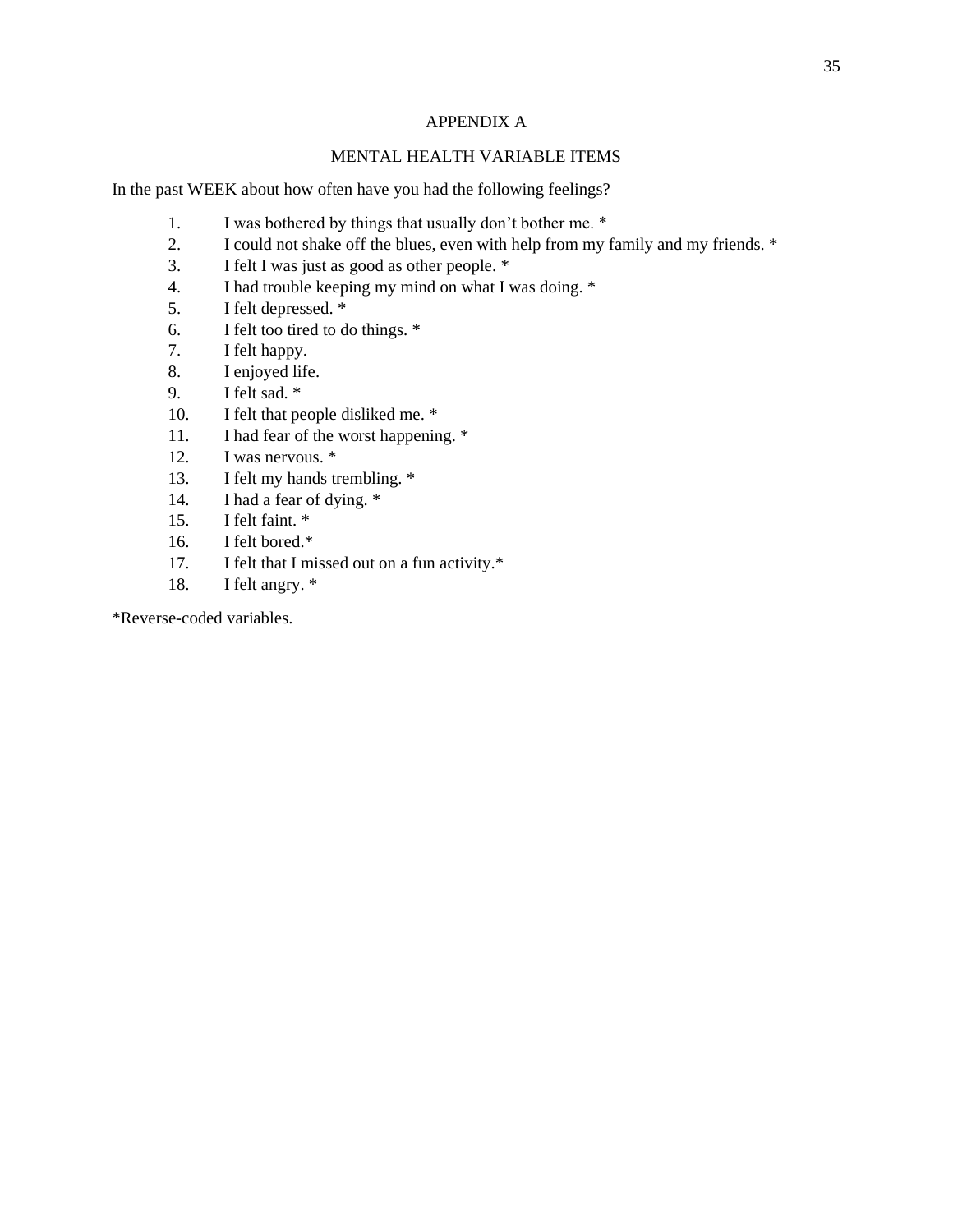#### APPENDIX B

#### MODERATION ANALYSES WITH RELIGIOUS BELIEF VARIABLE

Run MATRIX procedure: \*\*\*\*\*\*\*\*\*\*\*\*\*\*\*\* PROCESS Procedure for SPSS Version 3.5 \*\*\*\*\*\*\*\*\*\*\*\*\*\*\*\*\* Written by Andrew F. Hayes, Ph.D. www.afhayes.com Documentation available in Hayes (2018). www.guilford.com/p/hayes3 \*\*\*\*\*\*\*\*\*\*\*\*\*\*\*\*\*\*\*\*\*\*\*\*\*\*\*\*\*\*\*\*\*\*\*\*\*\*\*\*\*\*\*\*\*\*\*\*\*\*\*\*\*\*\*\*\*\*\*\*\*\*\*\*\*\*\*\*\*\*\*\*\*\* Model : 3 Y : MH\_VAR X : SLEtot W : RelBel Z : MP VAR Sample Size: 1359 \*\*\*\*\*\*\*\*\*\*\*\*\*\*\*\*\*\*\*\*\*\*\*\*\*\*\*\*\*\*\*\*\*\*\*\*\*\*\*\*\*\*\*\*\*\*\*\*\*\*\*\*\*\*\*\*\*\*\*\*\*\*\*\*\*\*\*\*\*\*\*\*\*\* OUTCOME VARIABLE: MH\_VAR Model Summary R R-sq MSE F df1 df2 p .3268 .1068 .2275 23.0717 7.0000 1351.0000 .0000 Model<br>
coeff<br>
constant<br>
SLEtot -.1619<br>
RelBel<br>
C173 coeff se t p LLCI ULCI constant 2.5061 .2399 10.4473 .0000 2.0355 2.9767 SLEtot -.1619 .1430 -1.1326 .2576 -.4423 .1185 RelBel .0171 .0882 .1939 .8463 -.1558 .1900 Int\_1 .0069 .0569 .1212 .9035 -.1047 .1184 MP\_VAR .1827 .0730 2.5033 .0124 .0395 .3258 Int\_2 .0223 .0458 .4865 .6267 -.0676 .1122 Int\_3 -.0018 .0263 -.0679 .9459 -.0533 .0498 Int\_4 -.0045 .0175 -.2542 .7994 -.0388 .0299 Product terms key: Int\_1 : SLEtot x<br>Int\_2 : SLEtot x Int 2 : SLEtot x MP\_VAR Int 3 : RelBel x MP\_VAR Int 4 : SLEtot x RelBel x MP\_VAR Test(s) of highest order unconditional interaction(s):<br>R2-chng F df1 df2 R2-chng F df1 df2 p X\*W\*Z .0000 .0646 1.0000 1351.0000 .7994 \*\*\*\*\*\*\*\*\*\*\*\*\*\*\*\*\*\*\*\*\* ANALYSIS NOTES AND ERRORS \*\*\*\*\*\*\*\*\*\*\*\*\*\*\*\*\*\*\*\*\*\*\*\*\* Level of confidence for all confidence intervals in output: 95.0000 ------ END MATRIX -----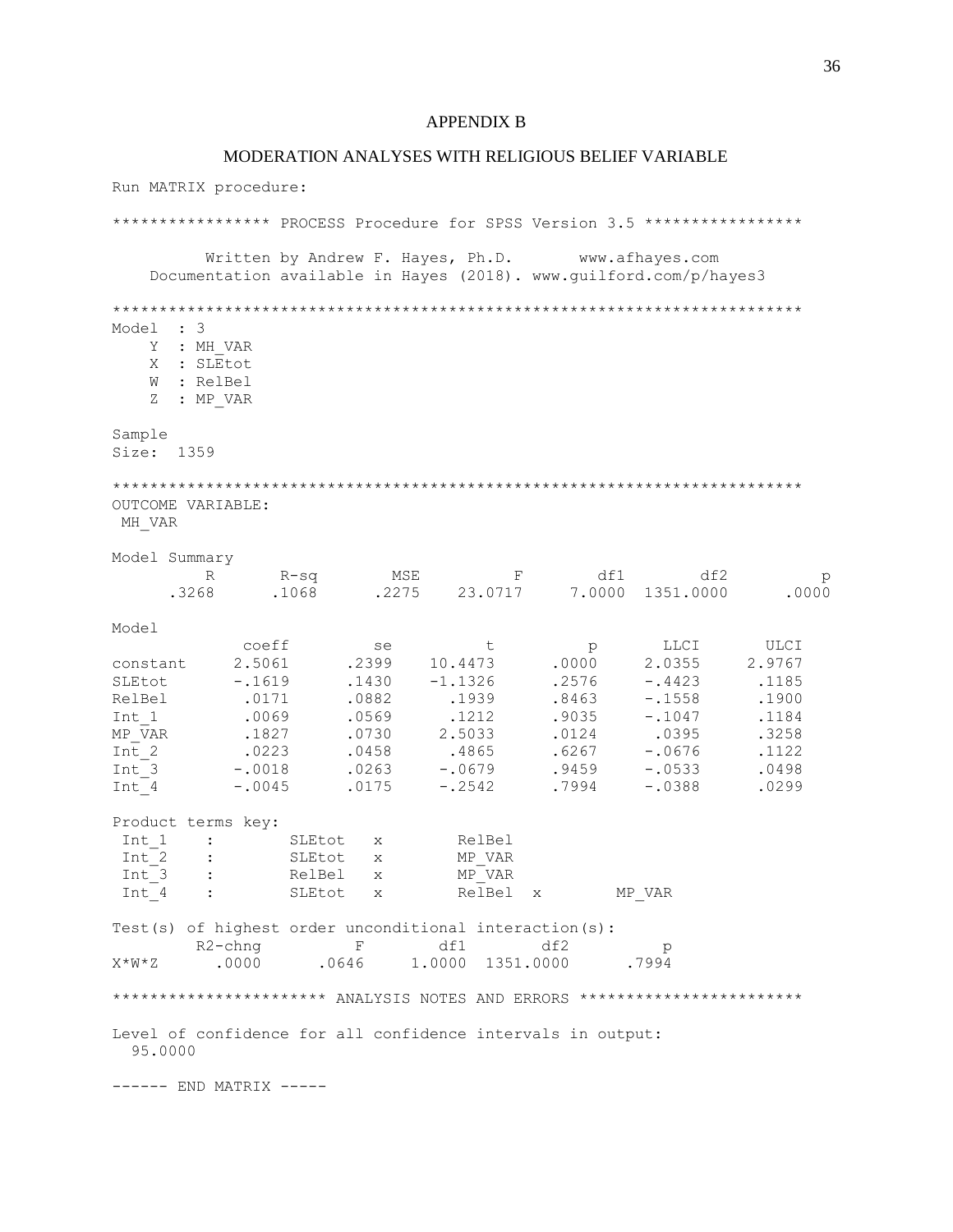#### APPENDIX C

#### MODERATION ANALYSES WITH RELIGIOUS ATTENDANCE VARIABLE

Run MATRIX procedure: \*\*\*\*\*\*\*\*\*\*\*\*\*\*\*\* PROCESS Procedure for SPSS Version 3.5 \*\*\*\*\*\*\*\*\*\*\*\*\*\*\*\*\* Written by Andrew F. Hayes, Ph.D. www.afhayes.com Documentation available in Hayes (2018). www.guilford.com/p/hayes3 \*\*\*\*\*\*\*\*\*\*\*\*\*\*\*\*\*\*\*\*\*\*\*\*\*\*\*\*\*\*\*\*\*\*\*\*\*\*\*\*\*\*\*\*\*\*\*\*\*\*\*\*\*\*\*\*\*\*\*\*\*\*\*\*\*\*\*\*\*\*\*\*\*\* Model : 3 Y : MH\_VAR X : SLEtot W : RelAtte Z : MP VAR Sample Size: 1373 \*\*\*\*\*\*\*\*\*\*\*\*\*\*\*\*\*\*\*\*\*\*\*\*\*\*\*\*\*\*\*\*\*\*\*\*\*\*\*\*\*\*\*\*\*\*\*\*\*\*\*\*\*\*\*\*\*\*\*\*\*\*\*\*\*\*\*\*\*\*\*\*\*\* OUTCOME VARIABLE: MH\_VAR Model Summary R R-sq MSE F df1 df2 p .3356 .1126 .2253 24.7416 7.0000 1365.0000 .0000 Model<br>
coeff<br>
constant<br>
2.5038<br>
SLEtot<br>
-.1356<br>
Relatte<br>
0006 coeff se t p LLCI ULCI constant 2.5038 .1429 17.5180 .0000 2.2234 2.7841 SLEtot -.1356 .0872 -1.5553 .1201 -.3067 .0354 RelAtte .0096 .0365 .2644 .7915 -.0619 .0812 Int\_1 .0018 .0255 .0706 .9437 -.0483 .0519 MP\_VAR .1873 .0438 4.2714 .0000 .1013 .2733 Int\_2 .0032 .0276 .1168 .9071 -.0509 .0573 Int\_3 -.0014 .0110 -.1240 .9013 -.0229 .0202 Int\_4 .0008 .0078 .1064 .9153 -.0145 .0162 Product terms key: Int\_1 : SLEtot x RelAtte<br>Int\_2 : SLEtot x MP\_VAR : SLEtot x Int 3 : RelAtte x MP\_VAR Int 4 : SLEtot x RelAtte x MP\_VAR Test(s) of highest order unconditional interaction(s):<br>R2-chng F df1 df2 R2-chng F df1 df2 p X\*W\*Z .0000 .0113 1.0000 1365.0000 .9153 \*\*\*\*\*\*\*\*\*\*\*\*\*\*\*\*\*\*\*\*\*\* ANALYSIS NOTES AND ERRORS \*\*\*\*\*\*\*\*\*\*\*\*\*\*\*\*\*\*\*\*\*\*\*\*\* Level of confidence for all confidence intervals in output: 95.0000 ------ END MATRIX -----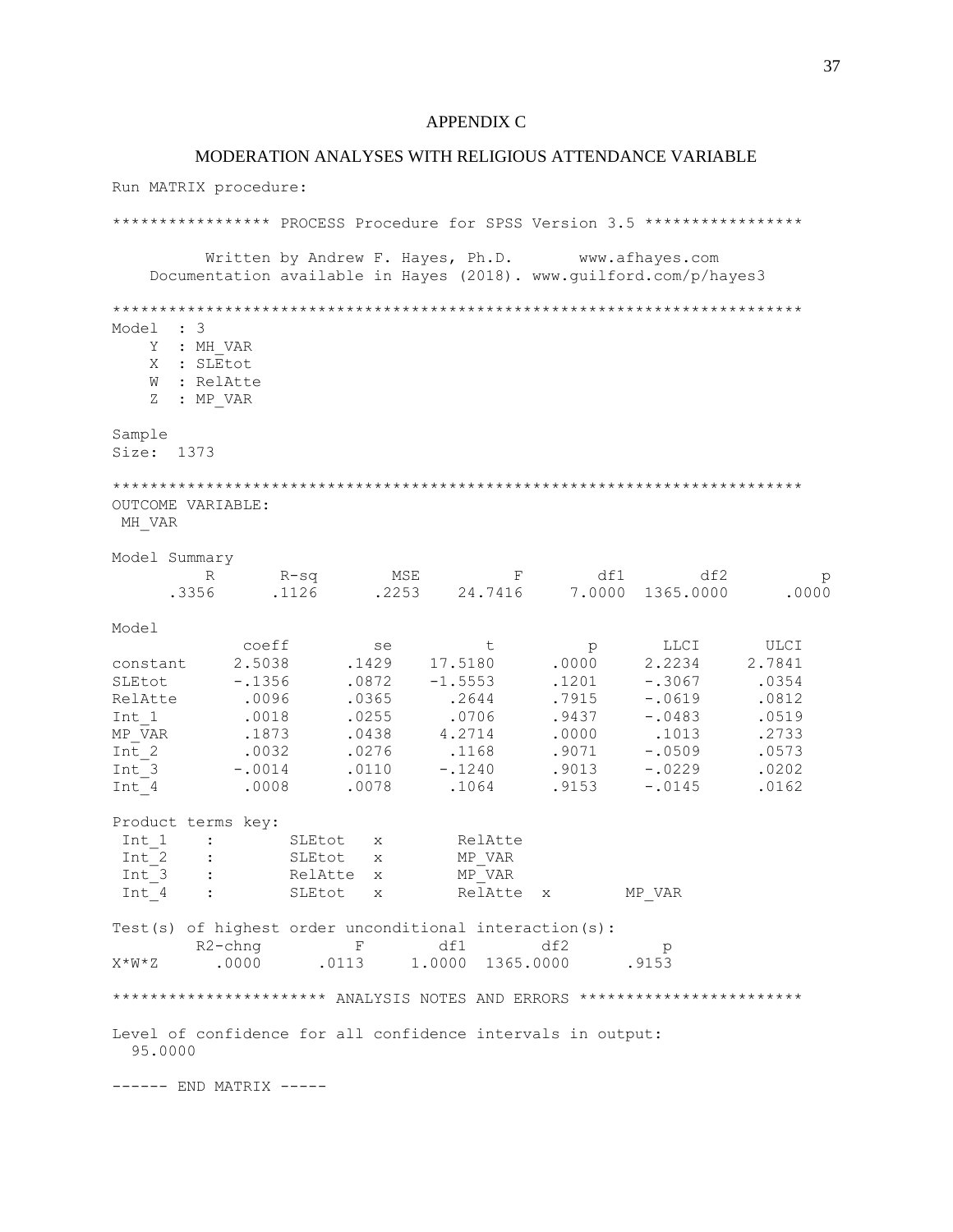#### APPENDIX D

#### SUPPLEMENTAL MODERATION ANALYSES WITH RELIGIOUS BELIEF VARIABLE

Run MATRIX procedure: \*\*\*\*\*\*\*\*\*\*\*\*\*\*\*\* PROCESS Procedure for SPSS Version 4.0 \*\*\*\*\*\*\*\*\*\*\*\*\*\*\*\*\* Written by Andrew F. Hayes, Ph.D. www.afhayes.com Documentation available in Hayes (2022). www.guilford.com/p/hayes3 \*\*\*\*\*\*\*\*\*\*\*\*\*\*\*\*\*\*\*\*\*\*\*\*\*\*\*\*\*\*\*\*\*\*\*\*\*\*\*\*\*\*\*\*\*\*\*\*\*\*\*\*\*\*\*\*\*\*\*\*\*\*\*\*\*\*\*\*\*\*\*\*\*\* Model : 3 Y : MHAvg X : SLEMag W : RelBel Z : MP VAR Sample Size: 1277 \*\*\*\*\*\*\*\*\*\*\*\*\*\*\*\*\*\*\*\*\*\*\*\*\*\*\*\*\*\*\*\*\*\*\*\*\*\*\*\*\*\*\*\*\*\*\*\*\*\*\*\*\*\*\*\*\*\*\*\*\*\*\*\*\*\*\*\*\*\*\*\*\*\* OUTCOME VARIABLE: MHAvg Model Summary R R-sq MSE F df1 df2 p .3528 .1244 .2016 25.7652 7.0000 1269.0000 .0000 Model coeff se t p LLCI ULCI constant 2.5245 .2431 10.3863 .0000 2.0477 3.0014 SLEMag -.0265 .0300 -.8854 .3761 -.0853 .0323 RelBel .0329 .0876 .3759 .7071 -.1389 .2048 Int\_1 -.0049 .0112 -.4430 .6578 -.0268 .0169 MP\_VAR .2040 .0730 2.7936 .0053 .0607 .3472 Int\_2 .0059 .0091 .6520 .5145 -.0119 .0238 Int\_3 -.0027 .0259 -.1031 .9179 -.0535 .0482 Int\_4 .0008 .0033 .2475 .8045 -.0057 .0073 Product terms key: Int\_1 : SLEMag x RelBel<br>Int\_2 : SLEMag x MP VAR  $Int^-2$  : SLEMag x  $Int_3$  : RelBel x<br>  $Int_4$  : SLEMaq x ...<br>IMP\_VAR<br>RelBel x MP\_VAR Test(s) of highest order unconditional interaction(s): R2-chng F df1 df2 p X\*W\*Z .0000 .0613 1.0000 1269.0000 .8045 \*\*\*\*\*\*\*\*\*\*\*\*\*\*\*\*\*\*\*\*\* ANALYSIS NOTES AND ERRORS \*\*\*\*\*\*\*\*\*\*\*\*\*\*\*\*\*\*\*\*\*\*\*\*\* Level of confidence for all confidence intervals in output: 95.0000 ------ END MATRIX -----